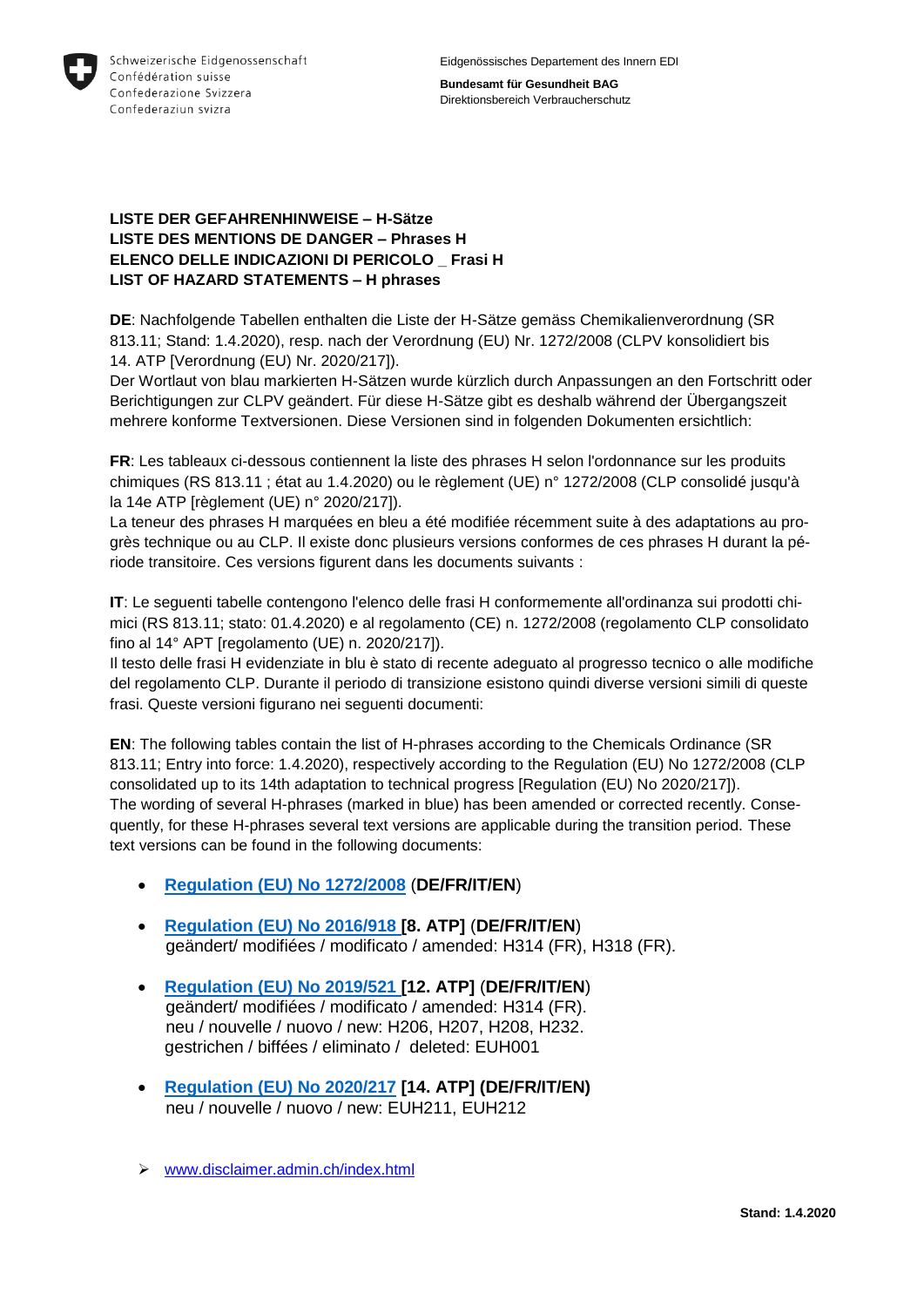# **Physikalische Gefahren / dangers physiques / pericoli fisici / physical hazards**

| H <sub>200</sub> | DE        | Instabil, explosiv.  |
|------------------|-----------|----------------------|
|                  | <b>FR</b> | Explosif instable.   |
|                  | IT        | Esplosivo instabile. |
|                  | EN        | Unstable explosives. |

| H <sub>201</sub> | DE. | Explosiv, Gefahr der Massenexplosion.       |
|------------------|-----|---------------------------------------------|
|                  | FR  | Explosif; danger d'explosion en masse.      |
|                  | ΙT  | Esplosivo; pericolo di esplosione di massa. |
|                  | EN  | Explosive; mass explosion hazard.           |

| H <sub>202</sub> | DE. | Explosiv; große Gefahr durch Splitter, Spreng- und Wurfstücke. |
|------------------|-----|----------------------------------------------------------------|
|                  | FR. | Explosif ; danger sérieux de projection.                       |
|                  | IТ  | Esplosivo; grave pericolo di proiezione.                       |
|                  | EN  | Explosive, severe projection hazard.                           |

| H <sub>203</sub> | DE. | Explosiv; Gefahr durch Feuer, Luftdruck oder Splitter, Spreng- und<br>Wurfstücke. |
|------------------|-----|-----------------------------------------------------------------------------------|
|                  | FR. | Explosif ; danger d'incendie, d'effet de souffle ou de projection.                |
|                  | IT  | Esplosivo; pericolo di incendio, di spostamento d'aria o di proiezione.           |
|                  | EN  | Explosive; fire, blast or projection hazard.                                      |

| H <sub>204</sub> | DE  | Gefahr durch Feuer oder Splitter, Spreng- und Wurfstücke. |
|------------------|-----|-----------------------------------------------------------|
|                  | FR. | Danger d'incendie ou de projection.                       |
|                  | IТ  | Pericolo di incendio o di proiezione.                     |
|                  | EN  | Fire or projection hazard.                                |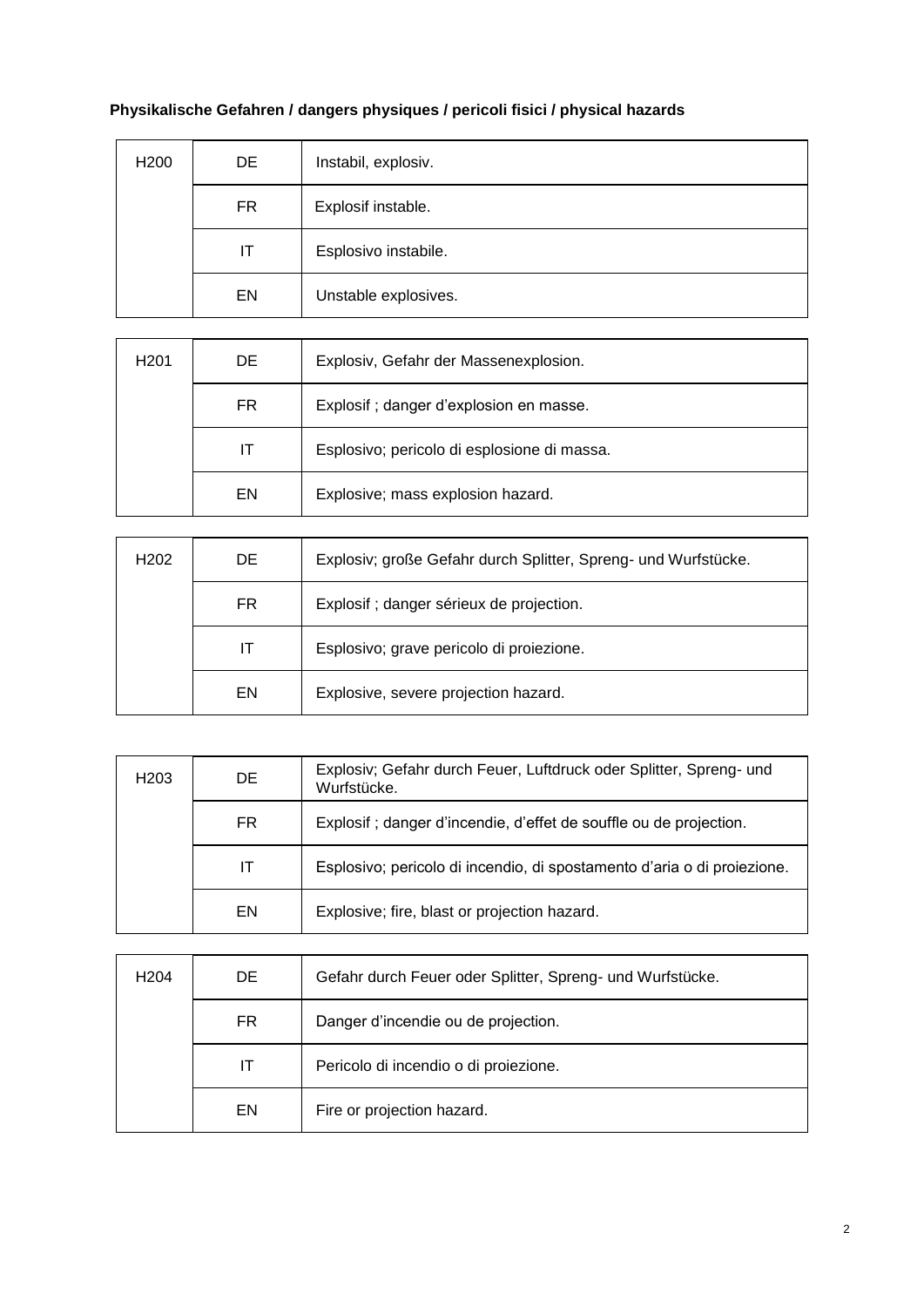| H <sub>205</sub> | DE. | Gefahr der Massenexplosion bei Feuer.               |
|------------------|-----|-----------------------------------------------------|
|                  | FR. | Danger d'explosion en masse en cas d'incendie.      |
|                  | ΙT  | Pericolo di esplosione di massa in caso d'incendio. |
|                  | EN  | May mass explode in fire.                           |

| H <sub>206</sub>        | DE  | Gefahr durch Feuer, Druckstoß oder Sprengstücke; erhöhte Explosi-<br>onsgefahr, wenn das Desensibilisierungsmittel reduziert wird.        |
|-------------------------|-----|-------------------------------------------------------------------------------------------------------------------------------------------|
| <b>Neu</b><br>(12. ATP) | FR. | Danger d'incendie, d'effet de souffle ou de projection; risque accru<br>d'explosion si la quantité d'agent désensibilisateur est réduite. |
|                         | ΙT  | Pericolo d'incendio, di spostamento d'aria o di proiezione; maggior ri-<br>schio di esplosione se l'agente desensibilizzante è ridotto.   |
|                         | EN  | Fire, blast or projection hazard; increased risk of explosion if desensi-<br>tising agent is reduced.                                     |

| H <sub>20</sub> 7       | DE  | Gefahr durch Feuer oder Sprengstücke; erhöhte Explosionsgefahr,<br>wenn das Desensibilisierungsmittel reduziert wird. |
|-------------------------|-----|-----------------------------------------------------------------------------------------------------------------------|
| <b>Neu</b><br>(12. ATP) | FR. | Danger d'incendie ou de projection; risque accru d'explosion si la<br>quantité d'agent désensibilisateur est réduite. |
|                         | IΤ  | Pericolo d'incendio o di proiezione; maggior rischio di esplosione se<br>l'agente desensibilizzante è ridotto.        |
|                         | EN  | Fire or projection hazard; increased risk of explosion if desensitising<br>agent is reduced.                          |

| H <sub>208</sub>        | DE. | Gefahr durch Feuer; erhöhte Explosionsgefahr, wenn das Desensibili-<br>sierungsmittel reduziert wird.  |
|-------------------------|-----|--------------------------------------------------------------------------------------------------------|
| <b>Neu</b><br>(12. ATP) | FR. | Danger d'incendie; risque accru d'explosion si la quantité d'agent dé-<br>sensibilisateur est réduite. |
|                         | IΤ  | Pericolo d'incendio; maggior rischio di esplosione se l'agente desensi-<br>bilizzante è ridotto.       |
|                         | EN  | Fire hazard; increased risk of explosion if desensitising agent is re-<br>duced.                       |

| H <sub>220</sub> | DE. | Extrem entzündbares Gas.     |
|------------------|-----|------------------------------|
|                  | FR. | Gaz extrêmement inflammable. |
|                  | IT  | Gas altamente infiammabile.  |
|                  | EN  | Extremely flammable gas.     |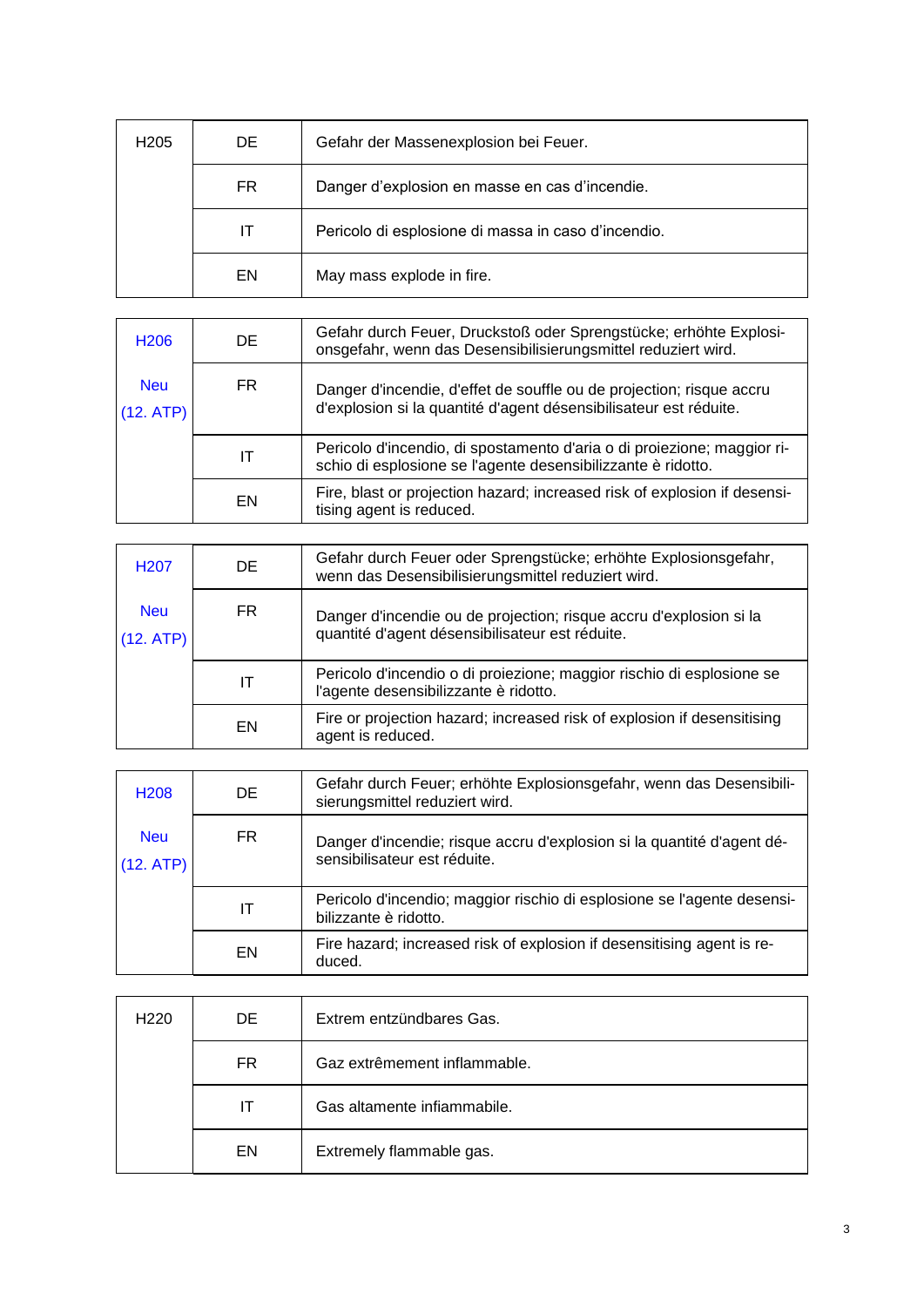| H <sub>221</sub> | DE  | Entzündbares Gas. |
|------------------|-----|-------------------|
|                  | FR. | Gaz inflammable.  |
|                  | ΙT  | Gas infiammabile. |
|                  | EN  | Flammable gas.    |

| H <sub>222</sub> | DE. | Extrem entzündbares Aerosol.     |
|------------------|-----|----------------------------------|
|                  | FR. | Aérosol extrêmement inflammable. |
|                  | IТ  | Aerosol altamente infiammabile.  |
|                  | EN  | Extremely flammable aerosol.     |

| H <sub>223</sub> | DE. | Entzündbares Aerosol. |
|------------------|-----|-----------------------|
|                  | FR. | Aérosol inflammable.  |
|                  | IТ  | Aerosol infiammabile. |
|                  | EN  | Flammable aerosol.    |

| H <sub>224</sub> | DE. | Flüssigkeit und Dampf extrem entzündbar.     |
|------------------|-----|----------------------------------------------|
|                  | FR  | Liquide et vapeurs extrêmement inflammables. |
|                  | IT  | Liquido e vapori altamente infiammabili.     |
|                  | EN  | Extremely flammable liquid and vapour.       |

| H <sub>225</sub> | DE | Flüssigkeit und Dampf leicht entzündbar. |
|------------------|----|------------------------------------------|
|                  | FR | Liquide et vapeurs très inflammables.    |
|                  | IТ | Liquido e vapori facilmente infiammabili |
|                  | EN | Highly flammable liquid and vapour.      |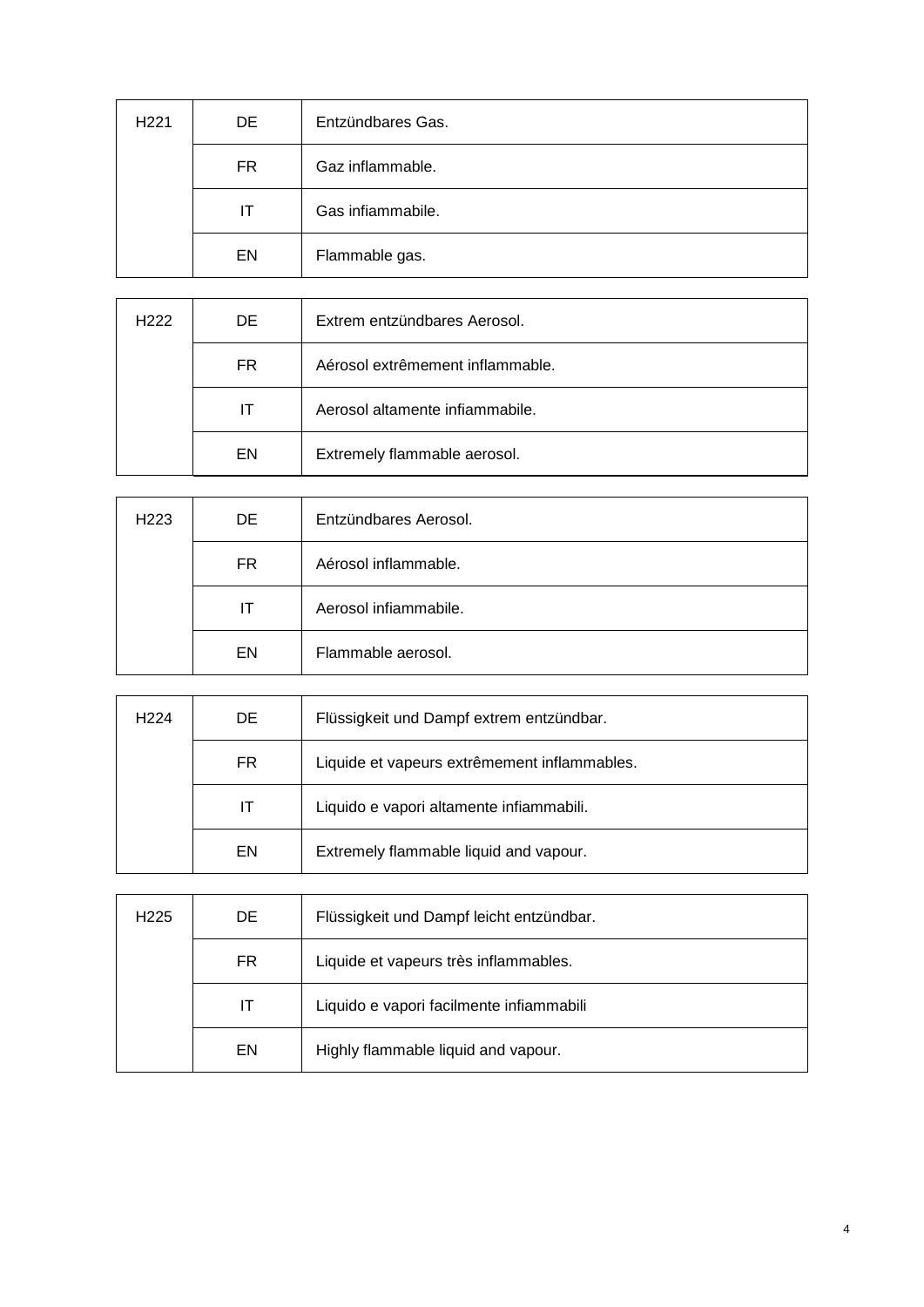| H <sub>226</sub> | DE. | Flüssigkeit und Dampf entzündbar. |
|------------------|-----|-----------------------------------|
|                  | FR  | Liquide et vapeurs inflammables.  |
|                  | IΤ  | Liquido e vapori infiammabili.    |
|                  | EN  | Flammable liquid and vapour.      |

| H <sub>228</sub> | DE  | Entzündbarer Feststoff.     |
|------------------|-----|-----------------------------|
|                  | FR. | Matière solide inflammable. |
|                  | ΙT  | Solido infiammabile.        |
|                  | EN  | Flammable solid.            |

|                  | DE. | Behälter steht unter Druck: kann bei Erwärmung bersten.           |
|------------------|-----|-------------------------------------------------------------------|
| H <sub>229</sub> | FR. | Récipient sous pression: peut éclater sous l'effet de la chaleur. |
|                  | IT  | Contenitore pressurizzato: può esplodere se riscaldato.           |
|                  | EN  | Pressurised container: May burst if heated.                       |

| H <sub>230</sub> | DE. | Kann auch in Abwesenheit von Luft explosionsartig reagieren. |
|------------------|-----|--------------------------------------------------------------|
|                  | FR. | Peut exploser même en l'absence d'air.                       |
|                  | П   | Può esplodere anche in assenza di aria.                      |
|                  | EN  | May react explosively even in the absence of air.            |

| H <sub>231</sub> | DE  | Kann auch in Abwesenheit von Luft bei erhöhtem Druck und/oder er-<br>höhter Temperatur explosionsartig reagieren. |
|------------------|-----|-------------------------------------------------------------------------------------------------------------------|
|                  | FR. | Peut exploser même en l'absence d'air à une pression et/ou tempéra-<br>ture élevée(s).                            |
|                  | ΙT  | Può esplodere anche in assenza di aria a pressione e/o temperatura<br>elevata.                                    |
|                  | EN  | May react explosively even in the absence of air at elevated pressure<br>and/or temperature.                      |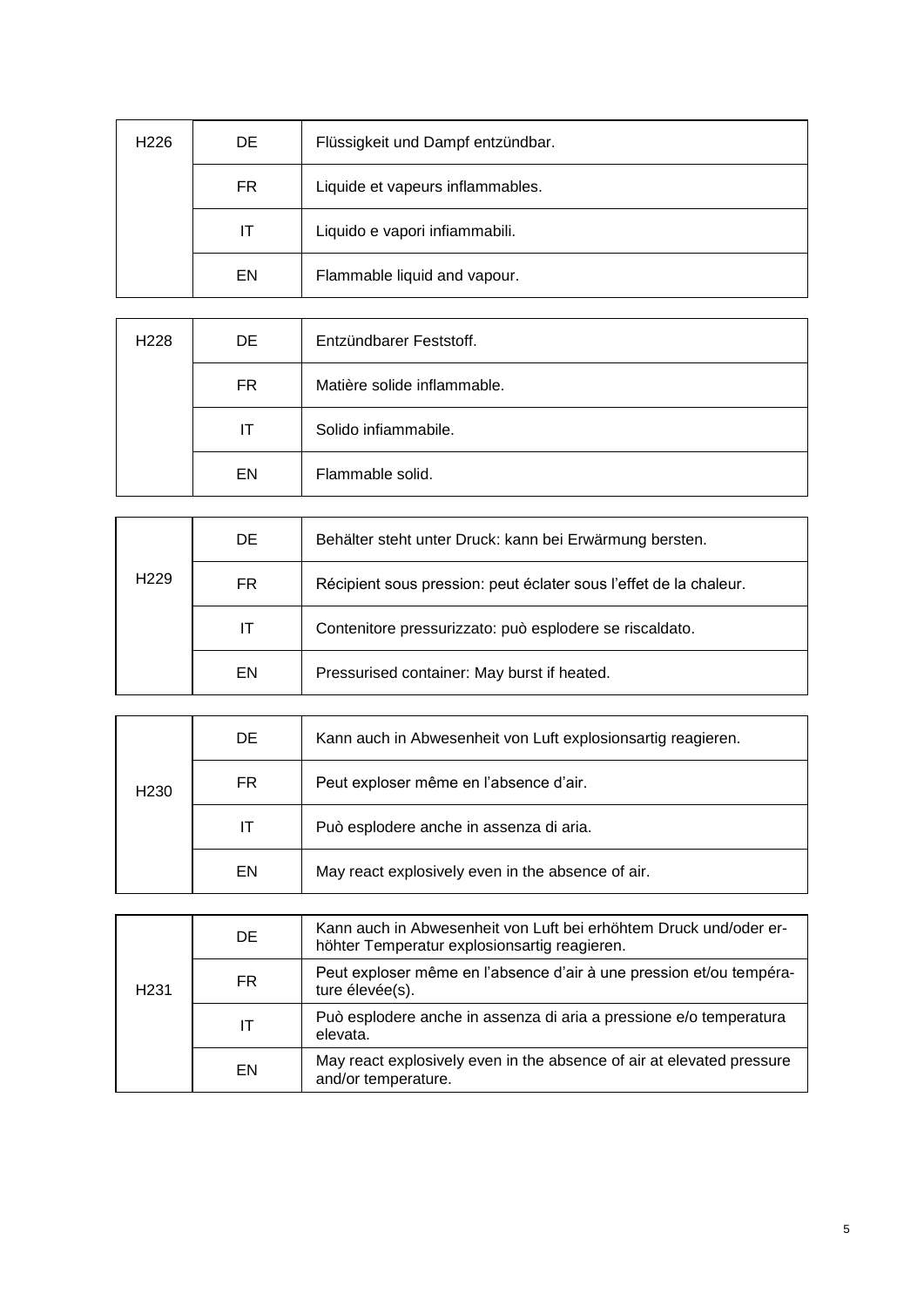| H <sub>232</sub><br><b>Neu</b><br>(12. ATP) | DE | Kann sich bei Kontakt mit Luft spontan entzünden.  |
|---------------------------------------------|----|----------------------------------------------------|
|                                             | FR | Peut s'enflammer spontanément au contact de l'air. |
|                                             | IТ | Spontaneamente infiammabile all'aria.              |
|                                             | EN | May ignite spontaneously if exposed to air.        |

| H <sub>240</sub> | DE. | Erwärmung kann Explosion verursachen.     |
|------------------|-----|-------------------------------------------|
|                  | FR. | Peut exploser sous l'effet de la chaleur. |
|                  | IТ  | Rischio di esplosione per riscaldamento.  |
|                  | EN  | Heating may cause an explosion.           |

| H <sub>241</sub> | DE. | Erwärmung kann Brand oder Explosion verursachen.         |
|------------------|-----|----------------------------------------------------------|
|                  | FR. | Peut s'enflammer ou exploser sous l'effet de la chaleur. |
|                  | IТ  | Rischio d'incendio o di esplosione per riscaldamento.    |
|                  | EN  | Heating may cause a fire or explosion.                   |

| H <sub>242</sub> | DE. | Erwärmung kann Brand verursachen.            |
|------------------|-----|----------------------------------------------|
|                  | FR. | Peut s'enflammer sous l'effet de la chaleur. |
|                  | IT  | Rischio d'incendio per riscaldamento.        |
|                  | EN  | Heating may cause a fire.                    |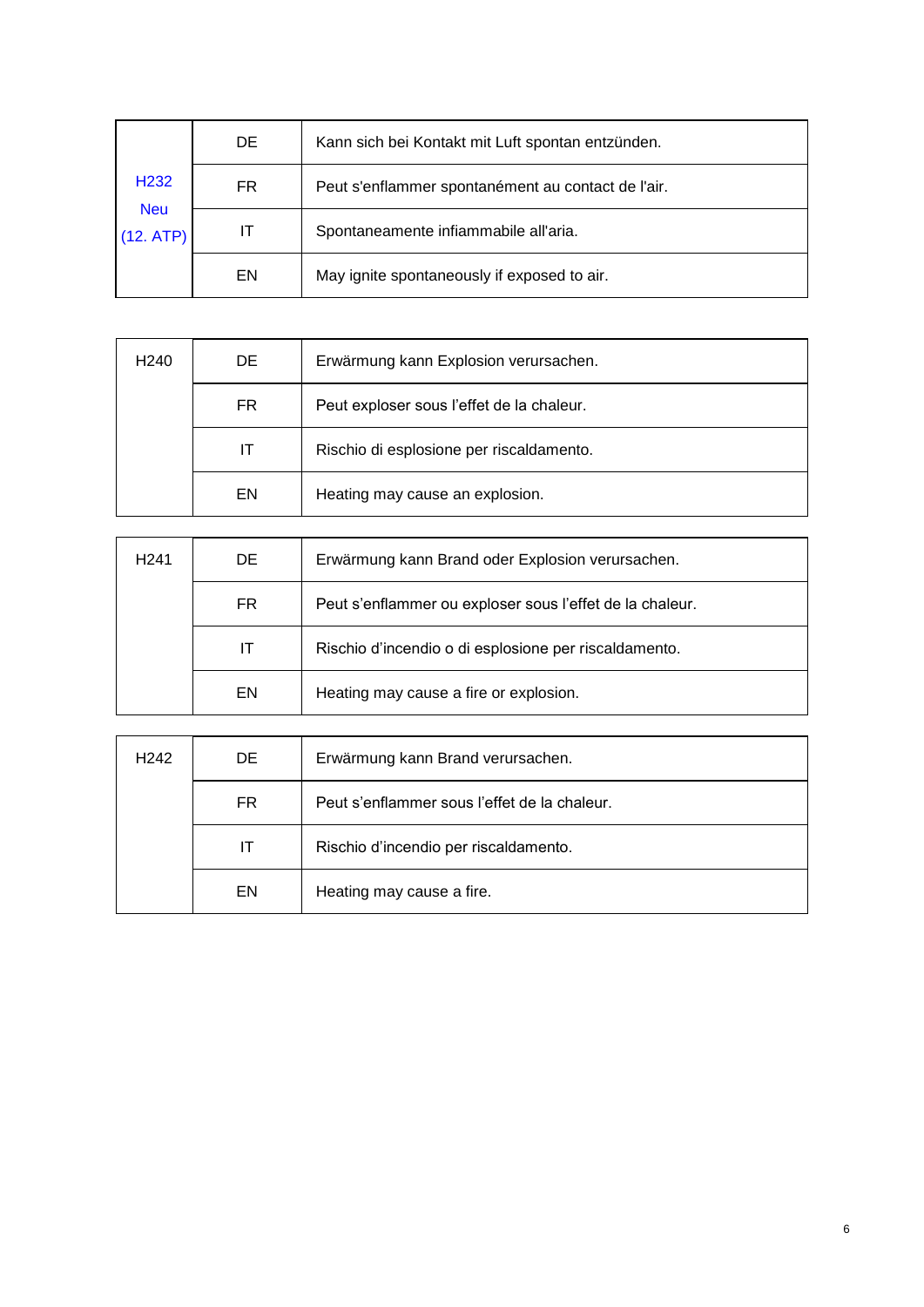| H <sub>250</sub> | DE. | Entzündet sich in Berührung mit Luft von selbst. |
|------------------|-----|--------------------------------------------------|
|                  | FR. | S'enflamme spontanément au contact de l'air.     |
|                  | IТ  | Spontaneamente infiammabile all'aria.            |
|                  | EN  | Catches fire spontaneously if exposed to air.    |

| H <sub>251</sub> | DE | Selbsterhitzungsfähig; kann in Brand geraten. |
|------------------|----|-----------------------------------------------|
|                  | FR | Matière auto-échauffante ; peut s'enflammer.  |
|                  | IТ | Autoriscaldante; può infiammarsi.             |
|                  | EN | Self-heating: may catch fire.                 |

| H <sub>252</sub> | DE. | In großen Mengen selbsterhitzungsfähig; kann in Brand geraten.   |
|------------------|-----|------------------------------------------------------------------|
|                  | FR. | Matière auto-échauffante en grandes quantités; peut s'enflammer. |
|                  | IT  | Autoriscaldante in grandi quantità; può infiammarsi.             |
|                  | EN. | Self-heating in large quantities; may catch fire.                |

| H <sub>260</sub> | DE. | In Berührung mit Wasser entstehen entzündbare Gase, die sich spon-<br>tan entzünden können. |
|------------------|-----|---------------------------------------------------------------------------------------------|
|                  | FR. | Dégage au contact de l'eau des gaz inflammables qui peuvent<br>s'enflammer spontanément.    |
|                  | IΤ  | A contatto con l'acqua libera gas infiammabili che possono infiammarsi<br>spontaneamente.   |
|                  | EN  | In contact with water releases flammable gases which may ignite spon-<br>taneously.         |

| H <sub>261</sub> | DE. | In Berührung mit Wasser entstehen entzündbare Gase. |
|------------------|-----|-----------------------------------------------------|
|                  | FR. | Dégage au contact de l'eau des gaz inflammables.    |
|                  | IТ  | A contatto con l'acqua libera gas infiammabili.     |
|                  | EN  | In contact with water releases flammable gases.     |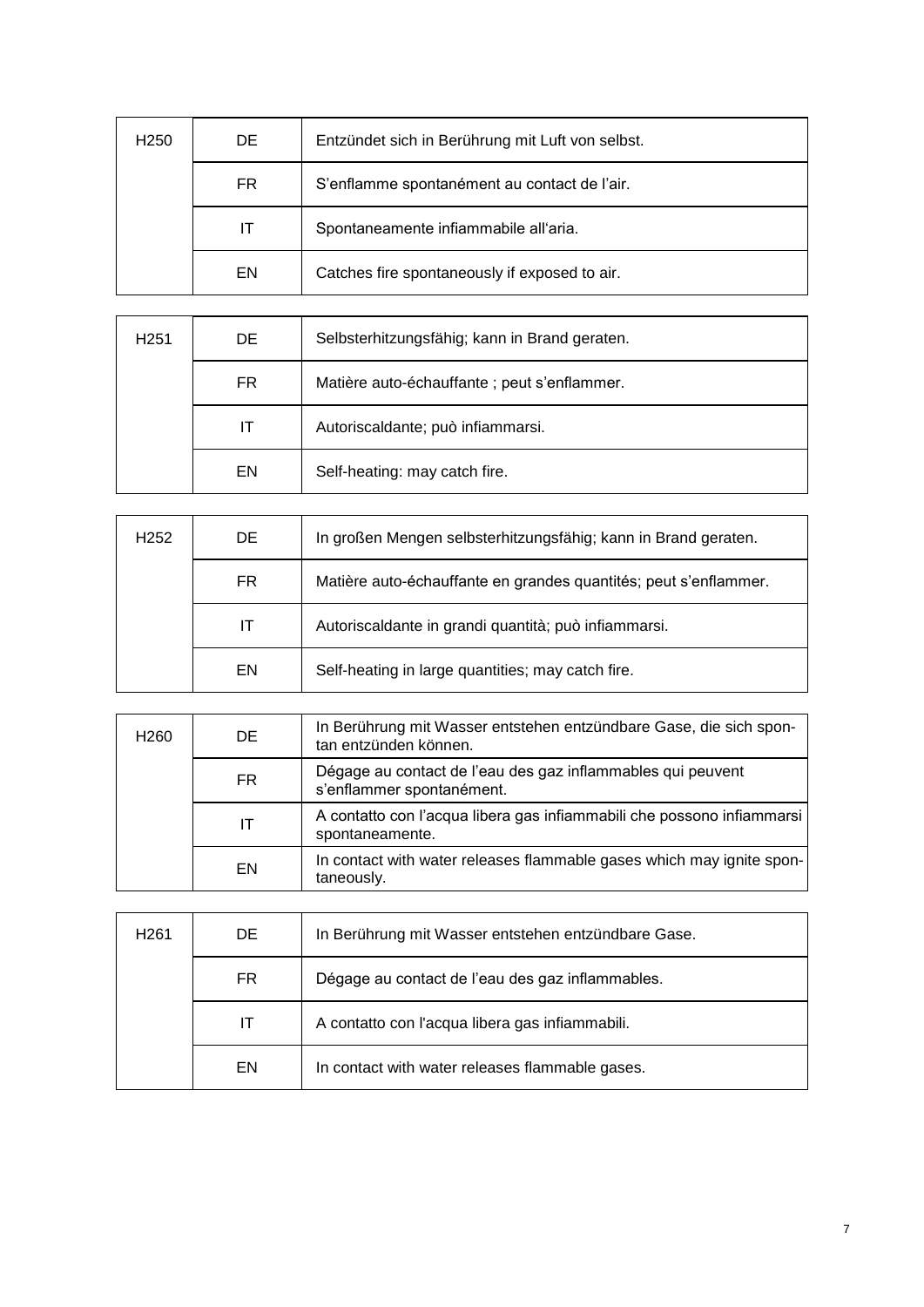| H <sub>270</sub> | DE | Kann Brand verursachen oder verstärken; Oxidationsmittel. |
|------------------|----|-----------------------------------------------------------|
|                  | FR | Peut provoquer ou aggraver un incendie; comburant.        |
|                  | IТ | Può provocare o aggravare un incendio; comburente.        |
|                  | EN | May cause or intensify fire; oxidiser.                    |

| H <sub>271</sub> | DE. | Kann Brand oder Explosion verursachen; starkes Oxidationsmittel. |
|------------------|-----|------------------------------------------------------------------|
|                  | FR. | Peut provoquer un incendie ou une explosion; comburant puissant. |
|                  | IT  | Può provocare un incendio o un'esplosione; molto comburente.     |
|                  | EN  | May cause fire or explosion; strong oxidiser.                    |

| H <sub>2</sub> 72 | DE. | Kann Brand verstärken; Oxidationsmittel. |
|-------------------|-----|------------------------------------------|
|                   | FR. | Peut aggraver un incendie; comburant.    |
|                   | IT  | Può aggravare un incendio; comburente.   |
|                   | EN  | May intensify fire; oxidiser.            |

| H <sub>280</sub> | DE. | Enthält Gas unter Druck; kann bei Erwärmung explodieren.                       |
|------------------|-----|--------------------------------------------------------------------------------|
|                  | FR  | Contient un gaz sous pression ; peut exploser sous l'effet de la cha-<br>leur. |
|                  | IT. | Contiene gas sotto pressione; può esplodere se riscaldato.                     |
|                  | EN. | Contains gas under pressure; may explode if heated.                            |

| H <sub>281</sub> | DE | Enthält tiefgekühltes Gas; kann Kälteverbrennungen oder -<br>verletzungen verursachen. |
|------------------|----|----------------------------------------------------------------------------------------|
|                  | FR | Contient un gaz réfrigéré ; peut causer des brûlures ou blessures<br>cryogéniques.     |
|                  | IT | Contiene gas refrigerato; può provocare ustioni o lesioni criogeniche.                 |
|                  | EN | Contains refrigerated gas; may cause cryogenic burns or injury.                        |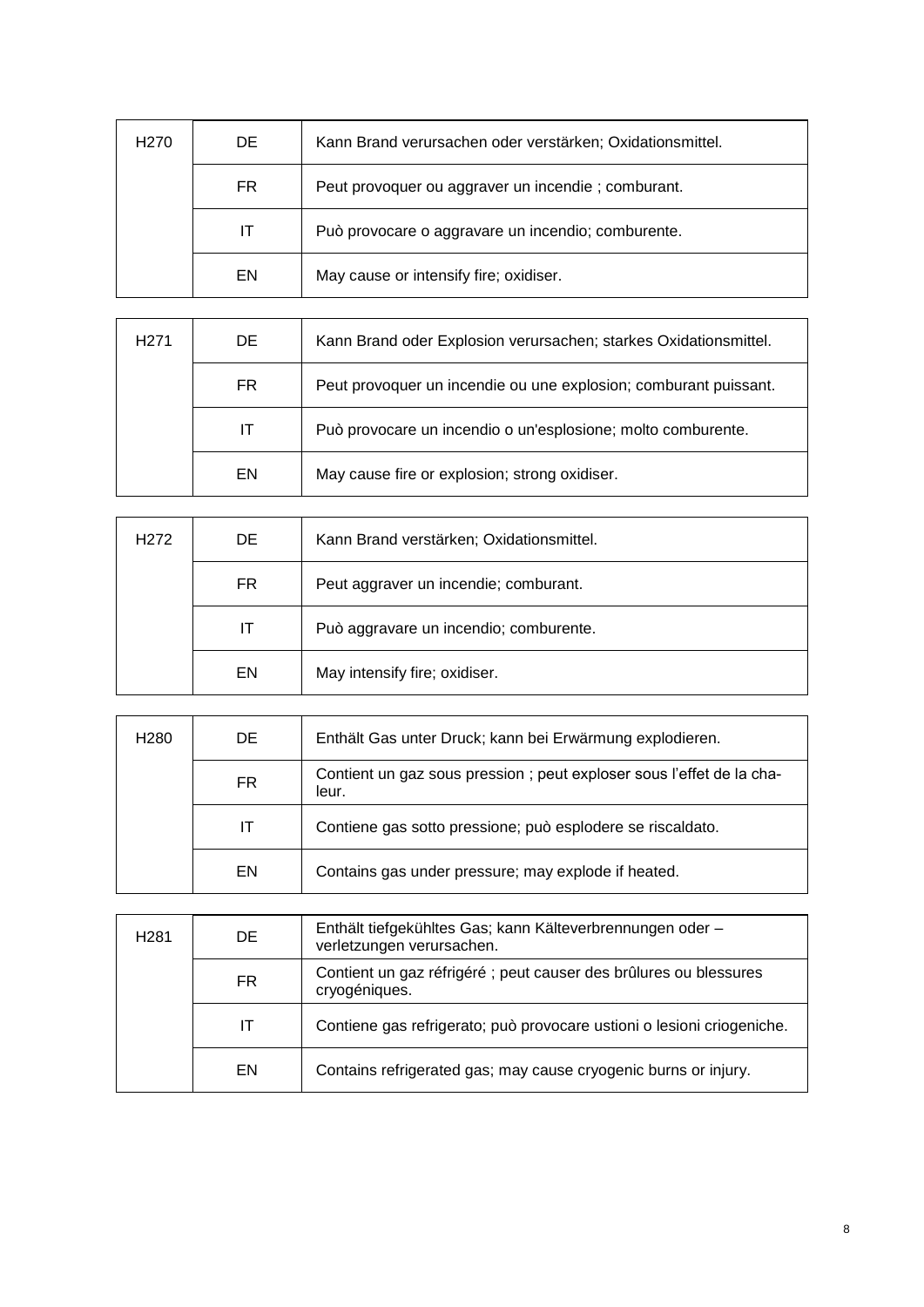| H <sub>290</sub> | DE. | Kann gegenüber Metallen korrosiv sein. |
|------------------|-----|----------------------------------------|
|                  | FR. | Peut être corrosif pour les métaux.    |
|                  | IΤ  | Può essere corrosivo per i metalli.    |
|                  | EN  | May be corrosive to metals.            |

### **Gesungheitsgefahren / Dangers pour la santé / Pericoli per la salute / Health hazards**

| H300 | DE. | Lebensgefahr bei Verschlucken. |
|------|-----|--------------------------------|
|      | FR  | Mortel en cas d'ingestion.     |
|      | IT  | Letale se ingerito.            |
|      | EN  | Fatal if swallowed.            |

| H301 | DE  | Giftig bei Verschlucken.    |
|------|-----|-----------------------------|
|      | FR. | Toxique en cas d'ingestion. |
|      | ΙT  | Tossico se ingerito.        |
|      | EN  | Toxic if swallowed.         |

| H302 | DE. | Gesundheitsschädlich bei Verschlucken. |
|------|-----|----------------------------------------|
|      | FR. | Nocif en cas d'ingestion.              |
|      | IТ  | Nocivo se ingerito.                    |
|      | EN  | Harmful if swallowed.                  |

| H <sub>304</sub> | DE. | Kann bei Verschlucken und Eindringen in die Atemwege tödlich sein.                     |
|------------------|-----|----------------------------------------------------------------------------------------|
|                  | FR  | Peut être mortel en cas d'ingestion et de pénétration dans les voies<br>respiratoires. |
|                  | IΤ  | Può essere letale in caso di ingestione e di penetrazione nelle vie re-<br>spiratorie. |
|                  | EN  | May be fatal if swallowed and enters airways.                                          |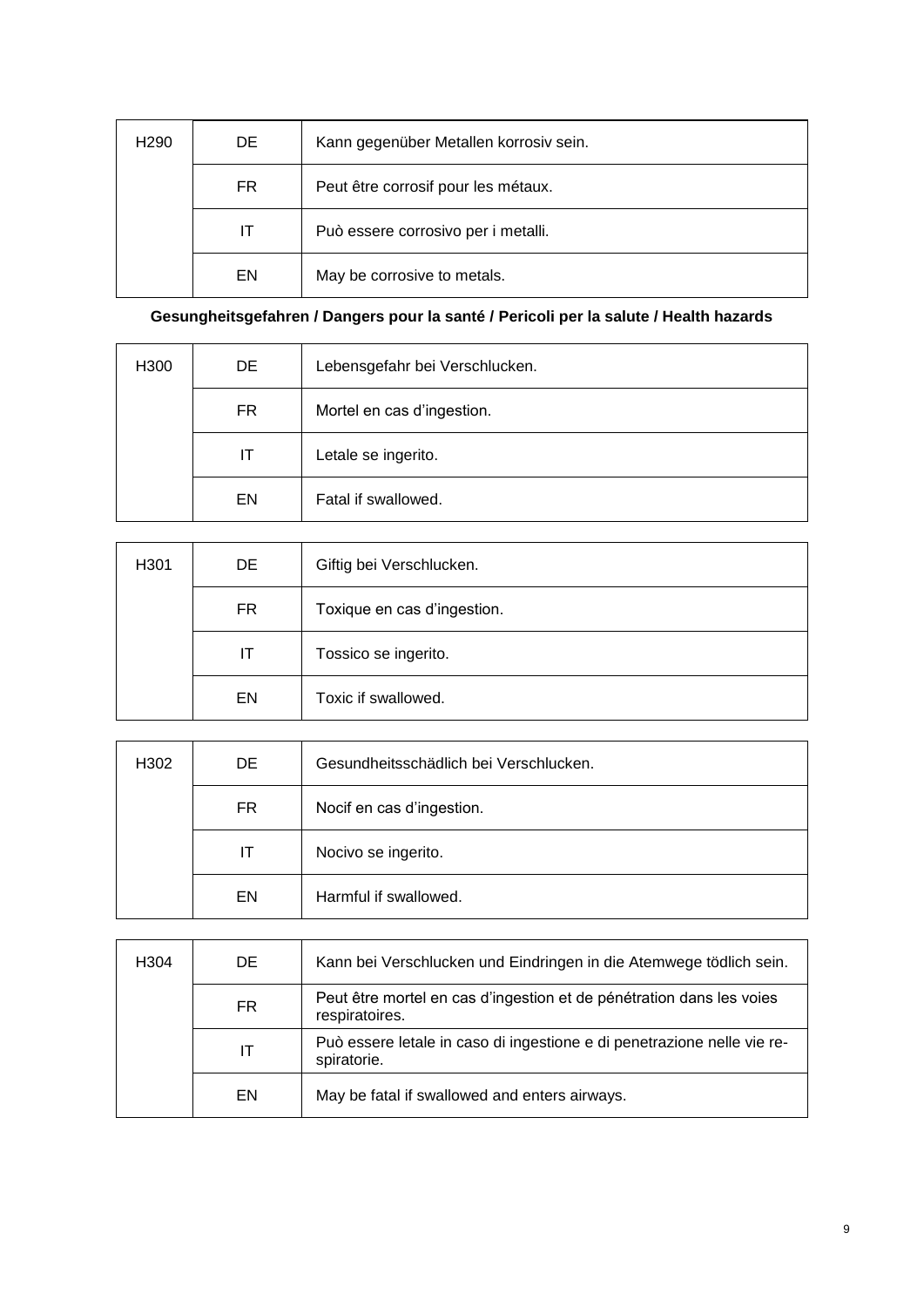| H310 | DE. | Lebensgefahr bei Hautkontakt.     |
|------|-----|-----------------------------------|
|      | FR  | Mortel par contact cutané.        |
|      | ΙT  | Letale per contatto con la pelle. |
|      | EN  | Fatal in contact with skin.       |

| H <sub>3</sub> 11 | DE  | Giftig bei Hautkontakt.            |
|-------------------|-----|------------------------------------|
|                   | FR. | Toxique par contact cutané.        |
|                   | ΙT  | Tossico per contatto con la pelle. |
|                   | EN  | Toxic in contact with skin.        |

| H312 | DE. | Gesundheitsschädlich bei Hautkontakt. |
|------|-----|---------------------------------------|
|      | FR. | Nocif par contact cutané.             |
|      | IT  | Nocivo per contatto con la pelle.     |
|      | EN  | Harmful in contact with skin.         |

| H <sub>3</sub> 14 | DE | Verursacht schwere Verätzungen der Haut und schwere Augenschä-<br>den.                |
|-------------------|----|---------------------------------------------------------------------------------------|
|                   | FR | Provoque de graves brûlures de la peau et de graves lésions des<br>veux.<br>[12. ATP] |
|                   | ΙT | Provoca gravi ustioni cutanee e gravi lesioni oculari.                                |
|                   | EN | Causes severe skin burns and eye damage.                                              |

| H315 | DE. | Verursacht Hautreizungen.        |
|------|-----|----------------------------------|
|      | FR. | Provoque une irritation cutanée. |
|      | IΤ  | Provoca irritazione cutanea.     |
|      | EN  | Causes skin irritation.          |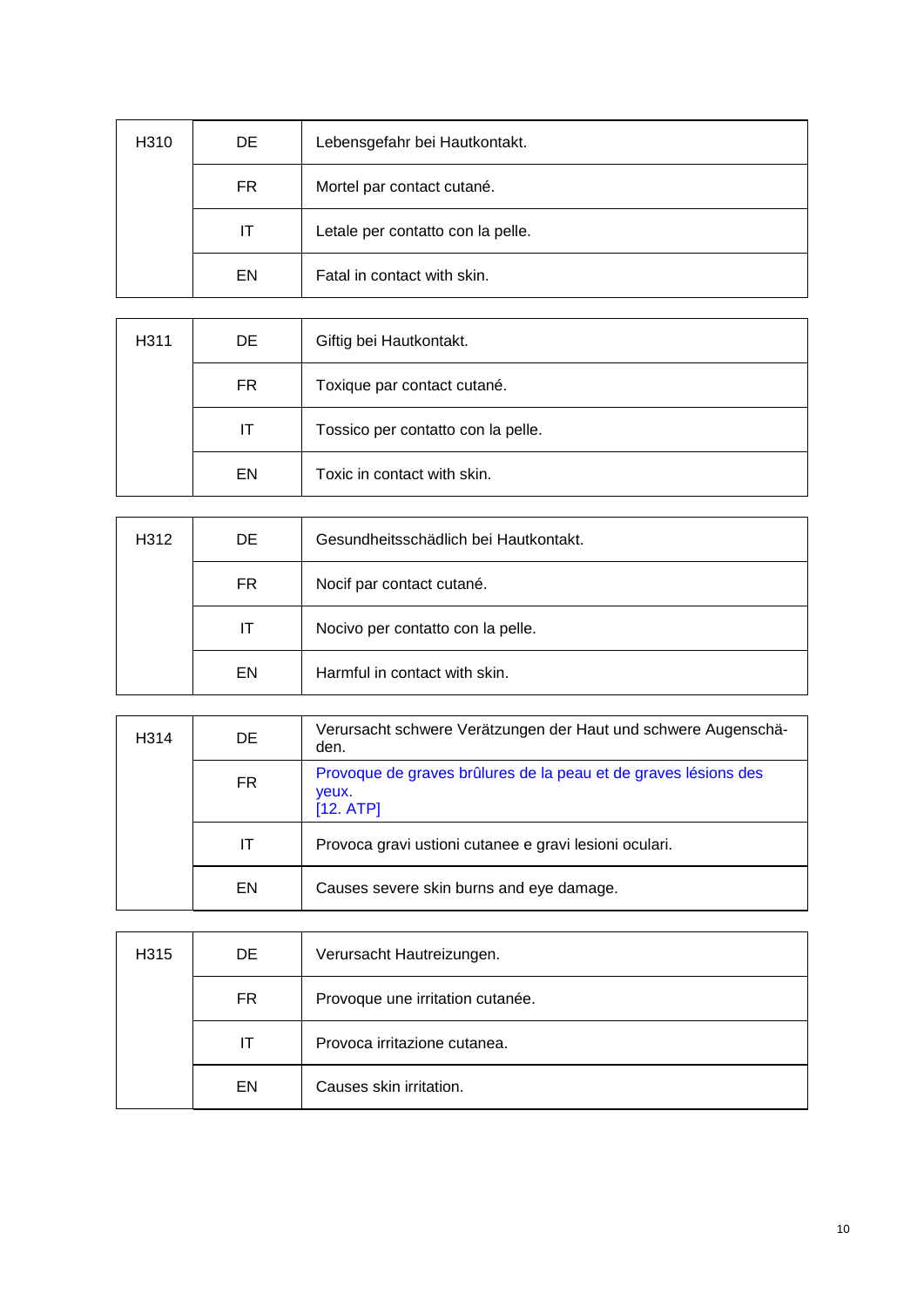| H317 | DE. | Kann allergische Hautreaktionen verursachen.  |
|------|-----|-----------------------------------------------|
|      | FR  | Peut provoquer une allergie cutanée.          |
|      | IΤ  | Può provocare una reazione allergica cutanea. |
|      | EN  | May cause an allergic skin reaction.          |

| H318 | DE. | Verursacht schwere Augenschäden.              |
|------|-----|-----------------------------------------------|
|      | FR. | Provoque de graves lésions des yeux. [8. ATP] |
|      | IT  | Provoca gravi lesioni oculari.                |
|      | EN  | Causes serious eye damage.                    |

| H319 | DE. | Verursacht schwere Augenreizung.         |
|------|-----|------------------------------------------|
|      | FR. | Provoque une sévère irritation des yeux. |
|      | IТ  | Provoca grave irritazione oculare.       |
|      | EN  | Causes serious eye irritation.           |

| H330 | DE  | Lebensgefahr bei Einatmen. |
|------|-----|----------------------------|
|      | FR. | Mortel par inhalation.     |
|      | IT  | Letale se inalato.         |
|      | EN  | Fatal if inhaled.          |

| H331 | DE        | Giftig bei Einatmen.    |
|------|-----------|-------------------------|
|      | <b>FR</b> | Toxique par inhalation. |
|      | IT        | Tossico se inalato.     |
|      | EN        | Toxic if inhaled.       |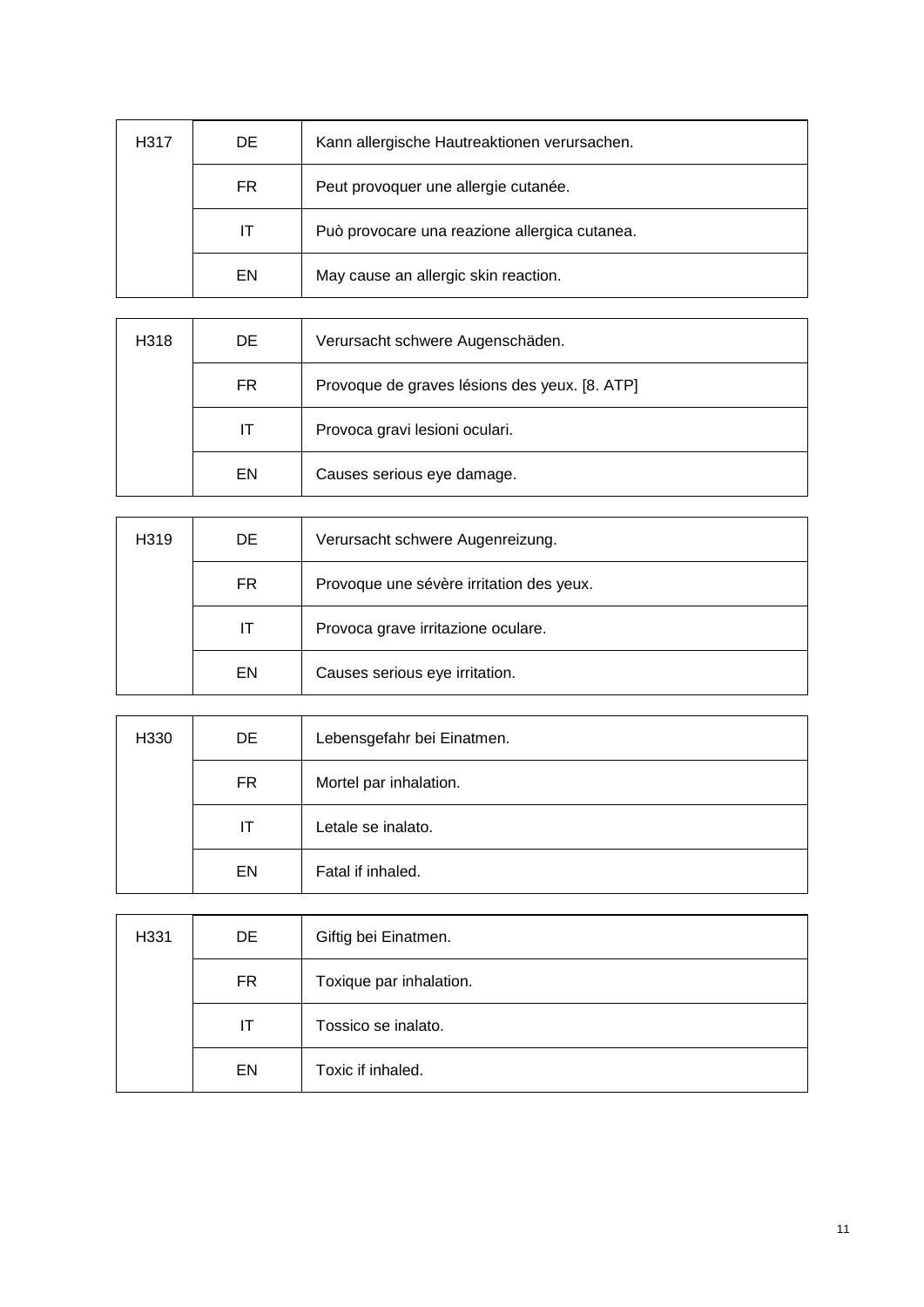| H332 | DE  | Gesundheitsschädlich bei Einatmen. |
|------|-----|------------------------------------|
|      | FR. | Nocif par inhalation.              |
|      | IΤ  | Nocivo se inalato.                 |
|      | EN  | Harmful if inhaled.                |

| H <sub>334</sub> | DE. | Kann bei Einatmen Allergie, asthmaartige Symptome oder Atembe-<br>schwerden verursachen.                   |
|------------------|-----|------------------------------------------------------------------------------------------------------------|
|                  | FR. | Peut provoquer des symptômes allergiques ou d'asthme ou des diffi-<br>cultés respiratoires par inhalation. |
|                  | ΙT  | Può provocare sintomi allergici o asmatici o difficoltà respiratorie se<br>inalato.                        |
|                  | EN  | May cause allergy or asthma symptoms or breathing difficulties if in-<br>haled.                            |

| H335 | DE. | Kann die Atemwege reizen.             |
|------|-----|---------------------------------------|
|      | FR. | Peut irriter les voies respiratoires. |
|      | IT  | Può irritare le vie respiratorie.     |
|      | EN  | May cause respiratory irritation.     |

| H336 | DE. | Kann Schläfrigkeit und Benommenheit verursachen. |
|------|-----|--------------------------------------------------|
|      | FR. | Peut provoquer somnolence ou vertiges.           |
|      | IΤ  | Può provocare sonnolenza o vertigini.            |
|      | EN  | May cause drowsiness or dizziness.               |

| H340 | DE. | Kann genetische Defekte verursachen <expositionsweg angeben,="" so-<br="">fern schlüssig belegt ist, dass diese Gefahr bei keinem anderen Expo-<br/>sitionsweg besteht&gt;.</expositionsweg>              |
|------|-----|-----------------------------------------------------------------------------------------------------------------------------------------------------------------------------------------------------------|
|      | FR. | Peut induire des anomalies génétiques <indiquer d'exposition<br="" la="" voie="">s'il est formellement prouvé qu'aucune autre voie d'exposition ne con-<br/>duit au même danger&gt;.</indiquer>           |
|      | IΤ  | Può provocare alterazioni genetiche <i><indicare di="" esposizione="" i="" la="" se<="" via=""><br/>è accertato che nessun'altra via di esposizione comporta il medesimo<br/>pericolo&gt;.</indicare></i> |
|      | EN  | May cause genetic defects <state conclusively<br="" exposure="" if="" is="" it="" of="" route="">proven that no other routes of exposure cause the hazard&gt;.</state>                                    |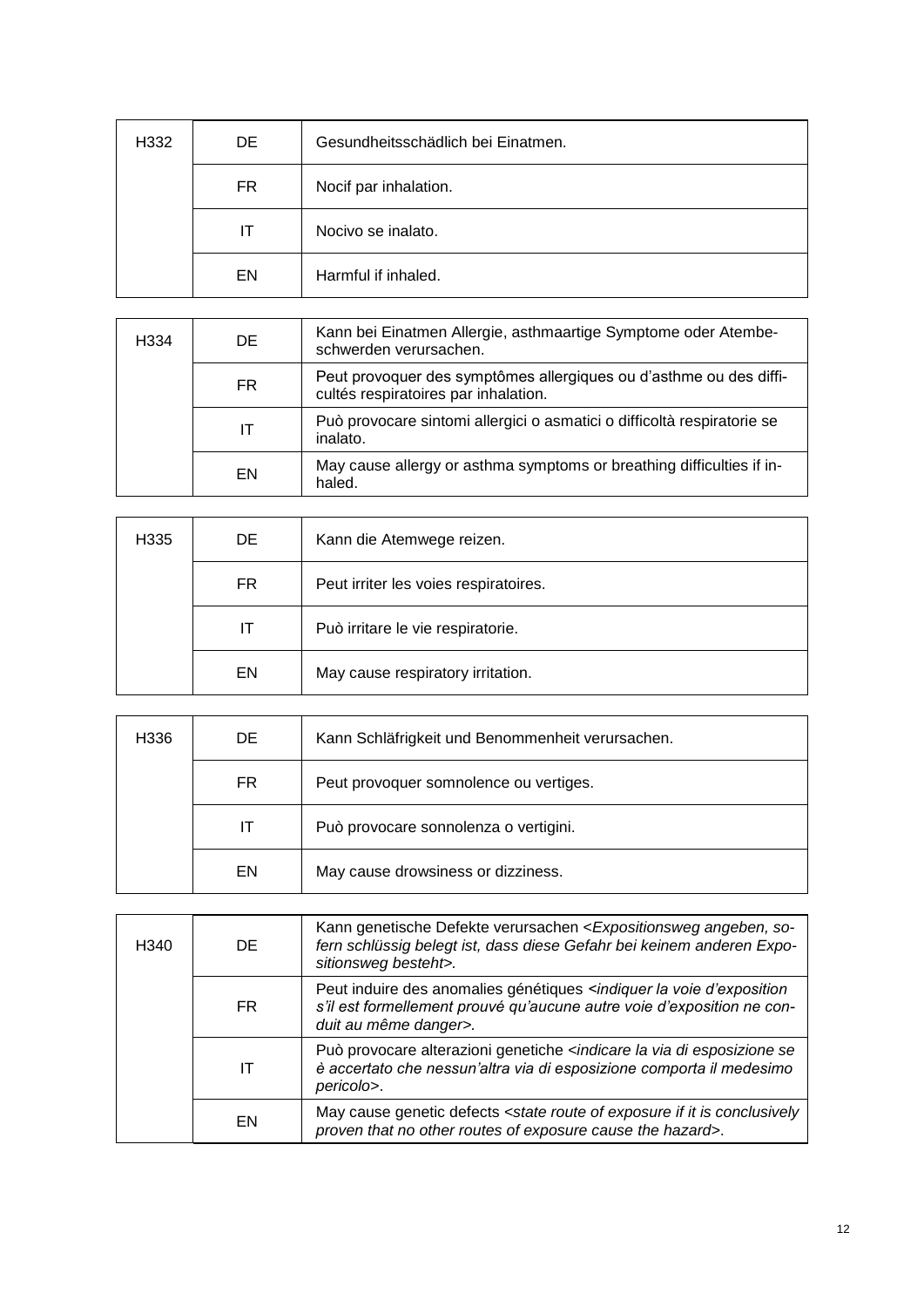| H341 | DE. | Kann vermutlich genetische Defekte verursachen < Expositionsweg<br>angeben, sofern schlüssig belegt ist, dass diese Gefahr bei keinem<br>anderen Expositionsweg besteht>.                           |
|------|-----|-----------------------------------------------------------------------------------------------------------------------------------------------------------------------------------------------------|
|      | FR. | Susceptible d'induire des anomalies génétiques <indiquer la="" voie<br="">d'exposition s'il est formellement prouvé qu'aucune autre voie<br/>d'exposition ne conduit au même danger&gt;.</indiquer> |
|      | IΤ  | Sospettato di provocare alterazioni genetiche <indicare di="" espo-<br="" la="" via="">sizione se è accertato che nessun'altra via di esposizione comporta il<br/>medesimo pericolo&gt;.</indicare> |
|      | EN  | Suspected of causing genetic defects <state exposure="" if="" is<br="" it="" of="" route="">conclusively proven that no other routes of exposure cause the haz-<br/><math>ard</math>.</state>       |

| H <sub>350</sub> | DE. | Kann Krebs erzeugen < Expositionsweg angeben, sofern schlüssig be-<br>legt ist, dass diese Gefahr bei keinem anderen Expositionsweg be-<br>steht>.                                          |
|------------------|-----|---------------------------------------------------------------------------------------------------------------------------------------------------------------------------------------------|
|                  | FR. | Peut provoquer le cancer <indiquer d'exposition="" est="" formel-<br="" la="" s'il="" voie="">lement prouvé qu'aucune autre voie d'exposition ne conduit au même<br/>danger&gt;.</indiquer> |
|                  | IΤ  | Può provocare il cancro <indicare accertato<br="" di="" esposizione="" la="" se="" via="" è="">che nessun'altra via di esposizione comporta il medesimo pericolo&gt;.</indicare>            |
|                  | EN  | May cause cancer <state conclusively="" exposure="" if="" is="" it="" of="" proven<br="" route="">that no other routes of exposure cause the hazard&gt;.</state>                            |

| H350i | DE. | Kann bei Einatmen Krebs erzeugen.        |
|-------|-----|------------------------------------------|
|       | FR. | Peut provoquer le cancer par inhalation. |
|       | IT  | Può provocare il cancro se inalato.      |
|       | EN  | May cause cancer by inhalation.          |

| H <sub>351</sub> | DE. | Kann vermutlich Krebs erzeugen < Expositionsweg angeben, sofern<br>schlüssig belegt ist, dass diese Gefahr bei keinem anderen Expositi-<br>onsweg besteht>.                                   |
|------------------|-----|-----------------------------------------------------------------------------------------------------------------------------------------------------------------------------------------------|
|                  | FR. | Susceptible de provoquer le cancer <indiquer d'exposition="" la="" s'il<br="" voie="">est formellement prouvé qu'aucune autre voie d'exposition ne conduit<br/>au même danger&gt;.</indiquer> |
|                  | IΤ  | Sospettato di provocare il cancro <indicare di="" esposizione="" la="" se="" via="" è<br="">accertato che nessun'altra via di esposizione comporta il medesimo<br/>pericolo&gt;.</indicare>   |
|                  | EN  | Suspected of causing cancer <state conclu-<br="" exposure="" if="" is="" it="" of="" route="">sively proven that no other routes of exposure cause the hazard&gt;.</state>                    |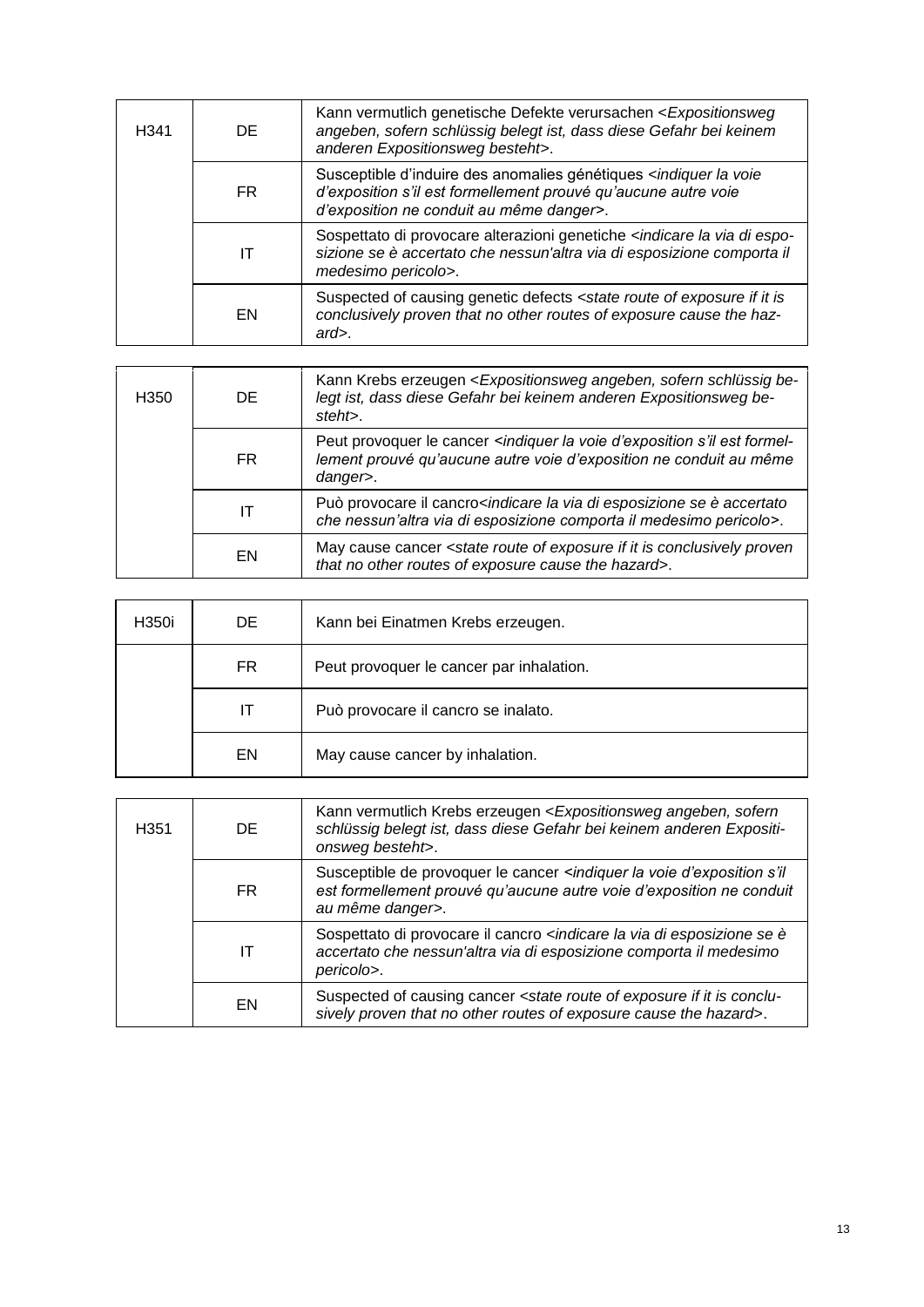| H360FD | DE. | Kann die Fruchtbarkeit beeinträchtigen. Kann das Kind im Mutterleib<br>schädigen. |
|--------|-----|-----------------------------------------------------------------------------------|
|        | FR. | Peut nuire à la fertilité. Peut nuire au foetus.                                  |
|        | IΤ  | Può nuocere alla fertilità. Può nuocere al feto.                                  |
|        | EN  | May damage fertility. May damage the unborn child.                                |

| <b>H360F</b> | DE | Kann die Fruchtbarkeit beeinträchtigen. |
|--------------|----|-----------------------------------------|
|              | FR | Peut nuire à la fertilité.              |
|              | IT | Può nuocere alla fertilità.             |
|              | EN | May damage fertility.                   |

| <b>H360D</b> | DE. | Kann das Kind im Mutterleib schädigen. |
|--------------|-----|----------------------------------------|
|              | FR. | Peut nuire au foetus.                  |
|              | IТ  | Può nuocere al feto.                   |
|              | EN  | May damage the unborn child.           |

| H360Fd | DE. | Kann die Fruchtbarkeit beeinträchtigen. Kann vermutlich das Kind im<br>Mutterleib schädigen. |
|--------|-----|----------------------------------------------------------------------------------------------|
|        | FR. | Peut nuire à la fertilité. Susceptible de nuire au foetus.                                   |
|        | IT. | Può nuocere alla fertilità. Sospettato di nuocere al feto.                                   |
|        | EN. | May damage fertility. Suspected of damaging the unborn child.                                |

| H360Df | DE. | Kann das Kind im Mutterleib schädigen. Kann vermutlich die Frucht-<br>barkeit beeinträchtigen. |
|--------|-----|------------------------------------------------------------------------------------------------|
|        | FR. | Peut nuire au foetus. Susceptible de nuire à la fertilité.                                     |
|        | IT  | Può nuocere al feto. Sospettato di nuocere alla fertilità.                                     |
|        | EN. | May damage the unborn child. Suspected of damaging fertility.                                  |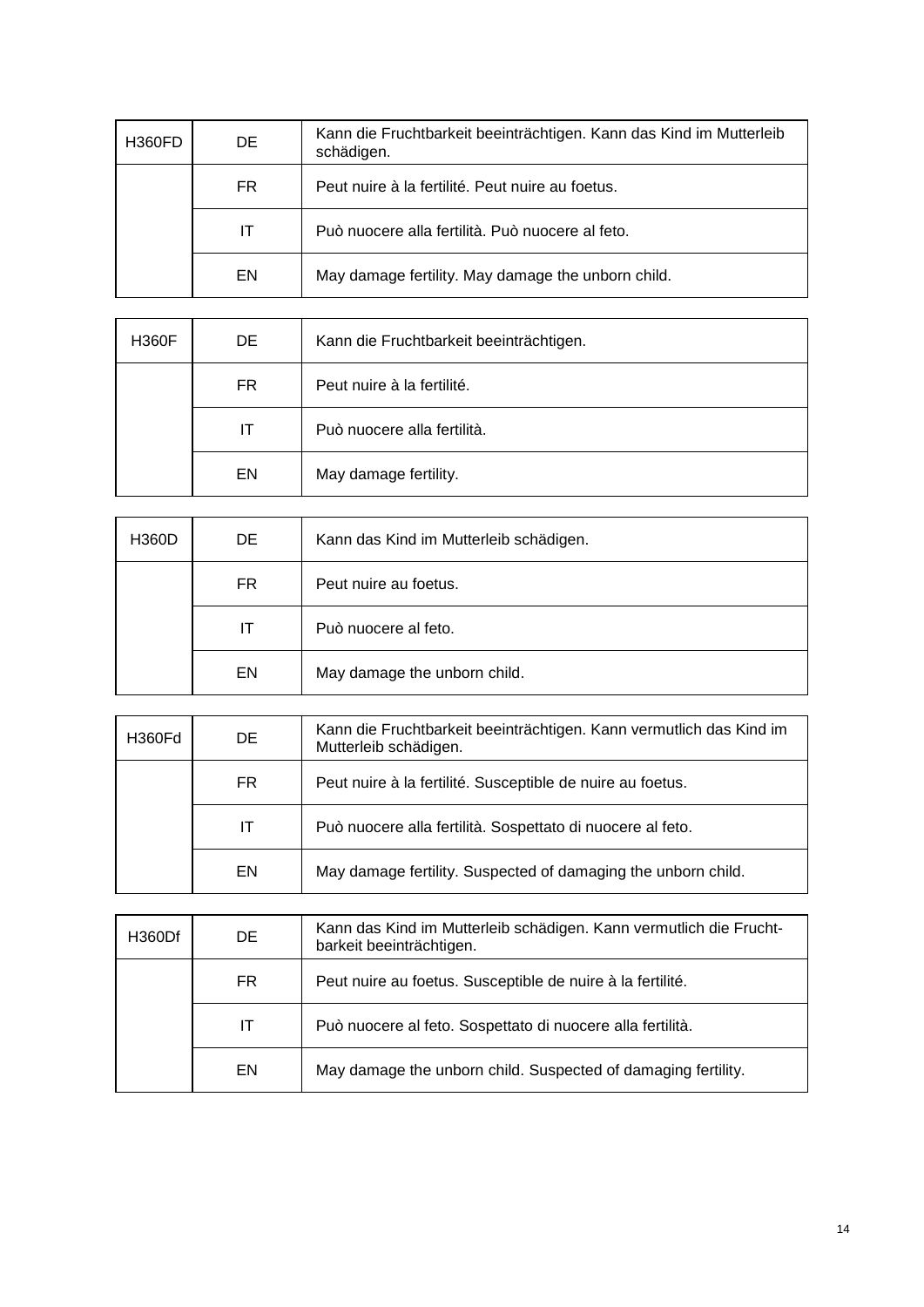| H361fd | DE. | Kann vermutlich die Fruchtbarkeit beeinträchtigen. Kann vermutlich<br>das Kind im Mutterleib schädigen. |
|--------|-----|---------------------------------------------------------------------------------------------------------|
|        | FR. | Susceptible de nuire à la fertilité. Susceptible de nuire au foetus.                                    |
|        | ΙT  | Sospettato di nuocere alla fertilità Sospettato di nuocere al feto.                                     |
|        | EN  | Suspected of damaging fertility. Suspected of damaging the unborn<br>child.                             |

| H <sub>361</sub> | DE. | Kann vermutlich die Fruchtbarkeit beeinträchtigen oder das Kind im<br>Mutterleib schädigen < konkrete Wirkung angebe, n sofern bekannt ><br><expositionsweg angeben,="" belegt="" dass="" die="" gefahr<br="" ist,="" schlüssig="" sofern="">bei keinem anderen Expositionsweg besteht&gt;</expositionsweg> |
|------------------|-----|-------------------------------------------------------------------------------------------------------------------------------------------------------------------------------------------------------------------------------------------------------------------------------------------------------------|
|                  | FR. | Susceptible de nuire à la fertilité ou au fœtus <indiquer est<br="" l'effet="" s'il="">connu&gt; <indiquer d'exposition="" est="" formellement="" la="" prouvé<br="" s'il="" voie="">qu'aucune autre voie d'exposition ne conduit au même danger&gt;.</indiquer></indiquer>                                 |
|                  | IΤ  | Sospettato di nuocere alla fertilità o al feto <indicare l'effetto="" specifico,<br="">se noto&gt; <indicare accertato="" che="" di="" esposizione="" la="" nessun'al-<br="" se="" via="" è="">tra via di esposizione comporta il medesimo pericolo&gt;.</indicare></indicare>                              |
|                  | EN  | Suspected of damaging fertility or the unborn child <state ef-<br="" specific="">fect if known&gt; <state conclusively="" exposure="" if="" is="" it="" of="" proven="" route="" that<br="">no other routes of exposure cause the hazard&gt;.</state></state>                                               |

| H361f | DE. | Kann vermutlich die Fruchtbarkeit beeinträchtigen. |
|-------|-----|----------------------------------------------------|
|       | FR. | Susceptible de nuire à la fertilité.               |
|       | IТ  | Sospettato di nuocere alla fertilità               |
|       | EN  | Suspected of damaging fertility.                   |

| H361d | DE. | Kann vermutlich das Kind im Mutterleib schädigen. |
|-------|-----|---------------------------------------------------|
|       | FR. | Susceptible de nuire au foetus.                   |
|       | IΤ  | Sospettato di nuocere al feto.                    |
|       | EN  | Suspected of damaging the unborn child.           |

| H <sub>362</sub> | DE. | Kann Säuglinge über die Muttermilch schädigen.           |
|------------------|-----|----------------------------------------------------------|
|                  | FR. | Peut être nocif pour les bébés nourris au lait maternel. |
|                  | IT  | Può essere nocivo per i lattanti allattati al seno.      |
|                  | EN  | May cause harm to breast-fed children.                   |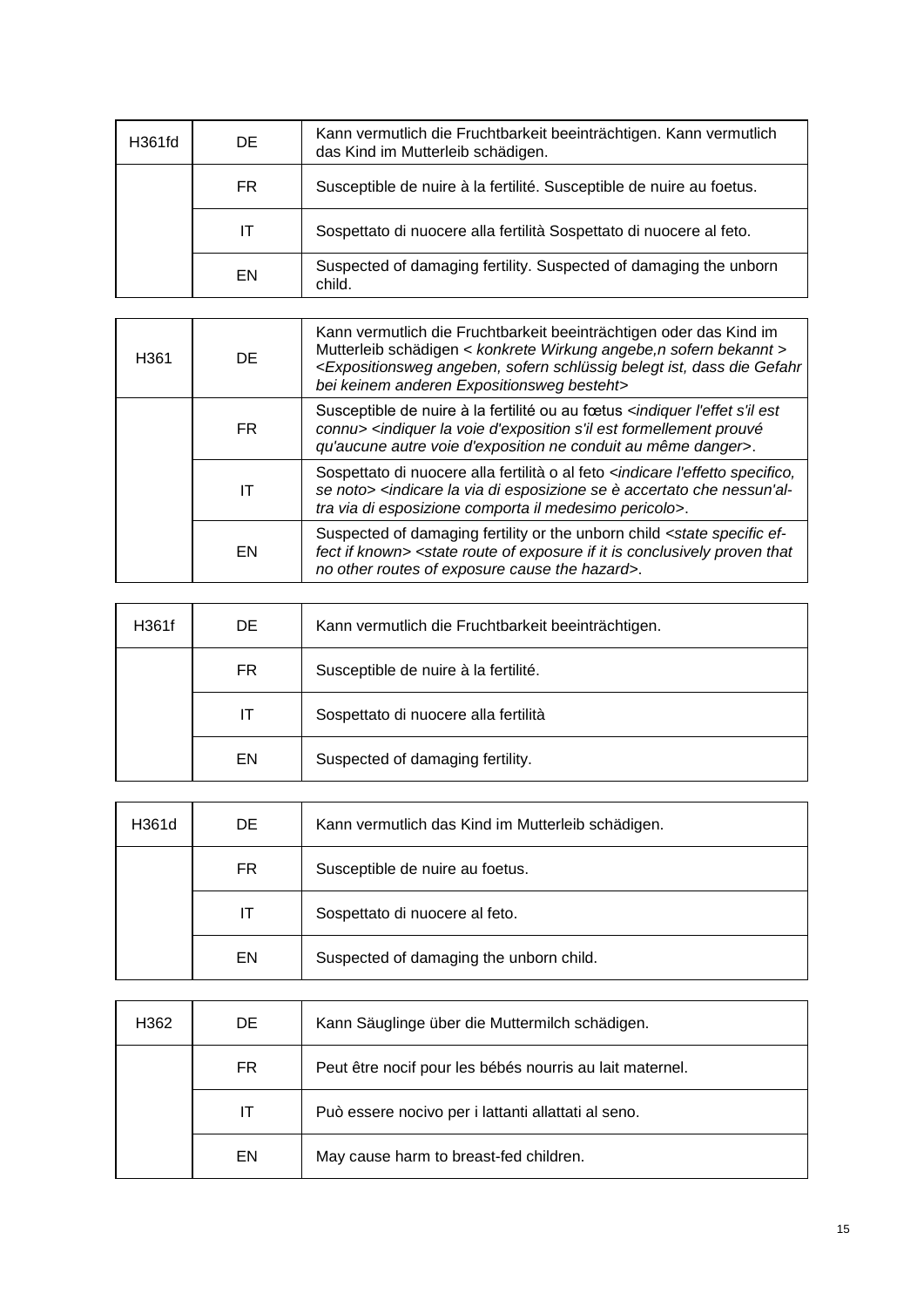| H <sub>370</sub> | DE.       | Schädigt die Organe < oder alle betroffenen Organe nennen, sofern<br>bekannt> <expositionsweg angeben,="" belegt="" dass<br="" ist,="" schlüssig="" sofern="">diese Gefahr bei keinem anderen Expositionsweg besteht&gt;.</expositionsweg>                                              |
|------------------|-----------|-----------------------------------------------------------------------------------------------------------------------------------------------------------------------------------------------------------------------------------------------------------------------------------------|
|                  | <b>FR</b> | Risque avéré d'effets graves pour les organes <ou indiquer="" les<br="" tous="">organes affectés, s'ils sont connus&gt; <indiquer d'exposition="" la="" s'il<br="" voie="">est formellement prouvé qu'aucune autre voie d'exposition ne conduit<br/>au même danger&gt;.</indiquer></ou> |
|                  | IΤ        | Provoca danni agli organi <o gli="" indicare="" interessati,="" no-<br="" organi="" se="" tutti="">ti&gt; <indicare accertato="" che="" di="" di<br="" esposizione="" la="" nessun'altra="" se="" via="" è="">esposizione comporta il medesimo pericolo&gt;.</indicare></o>             |
|                  | EN        | Causes damage to organs <or affected,="" all="" if="" known="" organs="" state=""><br/><state conclusively="" exposure="" if="" is="" it="" no="" of="" other="" proven="" route="" routes<br="" that="">of exposure cause the hazard&gt;.</state></or>                                 |

| H <sub>3</sub> 71 | DE. | Kann die Organe schädigen < oder alle betroffenen Organe nennen,<br>sofern bekann> <expositionsweg angeben,="" belegt="" ist,<br="" schlüssig="" sofern="">dass diese Gefahr bei keinem anderen Expositionsweg besteht&gt;.</expositionsweg>                                        |
|-------------------|-----|-------------------------------------------------------------------------------------------------------------------------------------------------------------------------------------------------------------------------------------------------------------------------------------|
|                   | FR. | Risque présumé d'effets graves pour les organes <ou indiquer="" tous<br="">les organes affectés, s'ils sont connus&gt; <indiquer d'exposition<br="" la="" voie="">s'il est formellement prouvé qu'aucune autre voie d'exposition ne<br/>conduit au même danger&gt;.</indiquer></ou> |
|                   | IΤ  | Può provocare danni agli organi <o gli="" indicare="" interessati,<br="" organi="" tutti="">se noti&gt; <indicare accertato="" che="" di="" esposizione="" la="" nessun'altra<br="" se="" via="" è="">via di esposizione comporta il medesimo pericolo&gt;.</indicare></o>          |
|                   | EN  | May cause damage to organs <or affected,="" all="" if="" known="" organs="" state=""><br/><state conclusively="" exposure="" if="" is="" it="" no="" of="" other="" proven="" route="" routes<br="" that="">of exposure cause the hazard&gt;.</state></or>                          |

| H372 | DE. | Schädigt die Organe <alle betroffenen="" nennen="" organe=""> bei längerer<br/>oder wiederholter Exposition <expositionsweg angeben,="" wenn<br="">schlüssig belegt ist, dass diese Gefahr bei keinem anderen Expositi-<br/>onsweg besteht&gt;.</expositionsweg></alle>                                                                                                  |
|------|-----|--------------------------------------------------------------------------------------------------------------------------------------------------------------------------------------------------------------------------------------------------------------------------------------------------------------------------------------------------------------------------|
|      | FR. | Risque avéré d'effets graves pour les organes <indiquer les="" or-<br="" tous="">ganes affectés, s'ils sont connus&gt; à la suite d'expositions répétées ou<br/>d'une exposition prolongée <indiquer d'exposition="" est="" for-<br="" la="" s'il="" voie="">mellement prouvé qu'aucune autre voie d'exposition ne conduit au<br/>même danger&gt;.</indiquer></indiquer> |
|      | IΤ  | Provoca danni agli organi <o gli="" indicare="" interessati,="" no-<br="" organi="" se="" tutti="">ti&gt; in caso di esposizione prolungata o ripetuta <indicare di<br="" la="" via="">esposizione se è accertato che nessun'altra via di esposizione com-<br/>porta il medesimo pericolo&gt;.</indicare></o>                                                            |
|      | EN  | Causes damage to organs <or affected,="" all="" if="" known="" organs="" state=""><br/>through prolonged or repeated exposure <state exposure="" if="" it<br="" of="" route="">is conclusively proven that no other routes of exposure cause the<br/>hazard&gt;.</state></or>                                                                                            |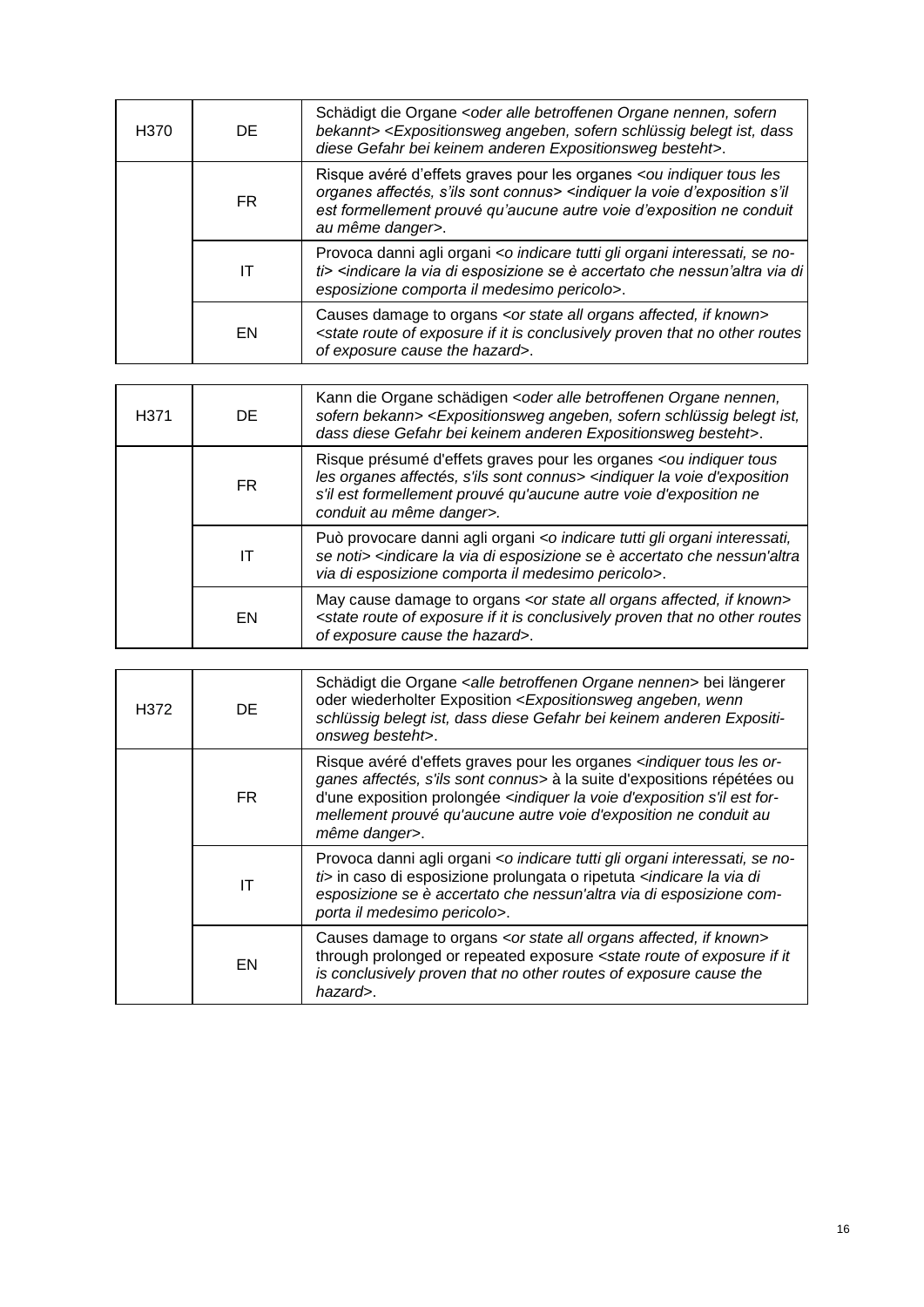| H373 | DE. | Kann die Organe schädigen <alle betroffenen="" nennen,="" organe="" sofern<br="">bekannt&gt; bei längerer oder wiederholter Exposition <expositionsweg<br>angeben, wenn schlüssig belegt ist, dass diese Gefahr bei keinem<br/>anderen Expositionsweg besteht&gt;.</expositionsweg<br></alle>                                                                |
|------|-----|--------------------------------------------------------------------------------------------------------------------------------------------------------------------------------------------------------------------------------------------------------------------------------------------------------------------------------------------------------------|
|      | FR. | Risque présumé d'effets graves pour les organes <ou indiquer="" tous<br="">les organes affectés, s'ils sont connus&gt; à la suite d'expositions répé-<br/>tées ou d'une exposition prolongée <indiquer d'exposition="" la="" s'il<br="" voie="">est formellement prouvé qu'aucune autre voie d'exposition ne conduit<br/>au même danger&gt;.</indiquer></ou> |
|      | ΙT  | Può provocare danni agli organi <o gli="" indicare="" interessati,<br="" organi="" tutti="">se noti&gt; in caso di esposizione prolungata o ripetuta <indicare la="" via<br="">di esposizione se è accertato che nessun'altra via di esposizione<br/>comporta il medesimo pericolo&gt;.</indicare></o>                                                       |
|      | EN  | May cause damage to organs <or affected,="" all="" if="" known="" organs="" state=""><br/>through prolonged or repeated exposure <state exposure="" if="" it<br="" of="" route="">is conclusively proven that no other routes of exposure cause the<br/>hazard&gt;.</state></or>                                                                             |

#### **Kombinierten Gefahrenhinweise / Mentions de danger combinées / Indicazioni di pericolo combinate / Combined hazard statements**

|                               | DE. | Lebensgefahr bei Verschlucken oder Hautkontakt          |
|-------------------------------|-----|---------------------------------------------------------|
| H <sub>300</sub>              | FR. | Mortel par ingestion ou par contact cutané              |
| $\ddot{}$<br>H <sub>310</sub> | IΤ  | Mortale in caso di ingestione o a contatto con la pelle |
|                               | EN  | Fatal if swallowed or in contact with skin              |

|                               | DE | Lebensgefahr bei Verschlucken oder Einatmen |
|-------------------------------|----|---------------------------------------------|
| H <sub>300</sub><br>$\ddot{}$ | FR | Mortel par ingestion ou par inhalation      |
| H330                          | IΤ | Mortale se ingerito o inalato               |
|                               | EN | Fatal if swallowed or if inhaled            |

| H310<br>$\ddot{}$<br>H330 | <b>DE</b> | Lebensgefahr bei Hautkontakt oder Einatmen              |
|---------------------------|-----------|---------------------------------------------------------|
|                           | FR.       | Mortel par contact cutané ou par inhalation             |
|                           | IΤ        | Mortale a contatto con la pelle o in caso di inalazione |
|                           | EN        | Fatal in contact with skin or if invale                 |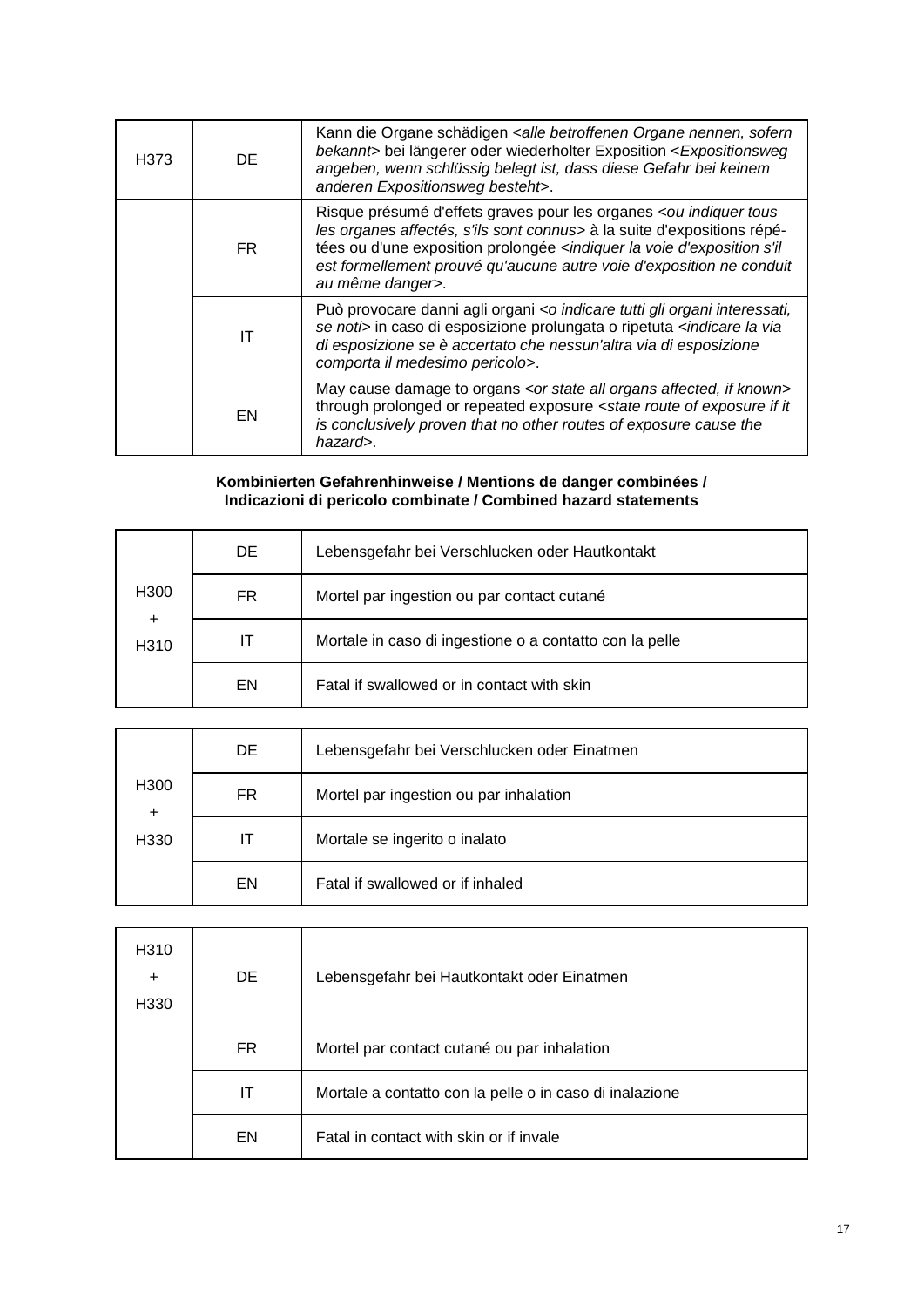| H <sub>300</sub>                                   | DE. | Lebensgefahr bei Verschlucken, Hautkontakt oder Einatmen   |
|----------------------------------------------------|-----|------------------------------------------------------------|
| $\ddot{}$<br>H310<br>$\ddot{}$<br>H <sub>330</sub> | FR. | Mortel par ingestion, par contact cutané ou par inhalation |
|                                                    | IТ  | Mortale se ingerito, a contatto con la pelle o se inalato  |
|                                                    | EN  | Fatal if swallowed, in contact with skin or if inhaled     |

|                               | DE  | Giftig bei Verschlucken oder Hautkontakt      |
|-------------------------------|-----|-----------------------------------------------|
| H <sub>301</sub>              | FR. | Toxique par ingestion ou par contact cutané   |
| $\ddot{}$<br>H <sub>311</sub> | IΤ  | Tossico se ingerito o a contatto con la pelle |
|                               | EN  | Toxic if swallowed or in contact with skin    |

|                   | DE  | Giftig bei Verschlucken oder Einatmen   |
|-------------------|-----|-----------------------------------------|
| H <sub>301</sub>  | FR. | Toxique par ingestion ou par inhalation |
| $\ddot{}$<br>H331 | ΙT  | Tossico se ingerito o inalato           |
|                   | EN  | Toxic if swallowed or if inhaled        |

|                   | DE  | Giftig bei Hautkontakt oder Einatmen         |
|-------------------|-----|----------------------------------------------|
| H311              | FR. | Toxique par contact cutané ou par inhalation |
| $\ddot{}$<br>H331 | IT  | Tossico a contatto con la pelle o se inalato |
|                   | EN  | Toxic in contact with skin or if inhaled     |

| H <sub>301</sub>       | DE. | Giftig bei Verschlucken, Hautkontakt oder Einatmen          |
|------------------------|-----|-------------------------------------------------------------|
| $\ddot{}$              | FR  | Toxique par ingestion, par contact cutané ou par inhalation |
| H <sub>3</sub> 11<br>÷ | П   | Tossico se ingerito, a contatto con la pelle o se inalato   |
| H331                   | EN  | Toxic if swallowed, in contact with skin or if invale       |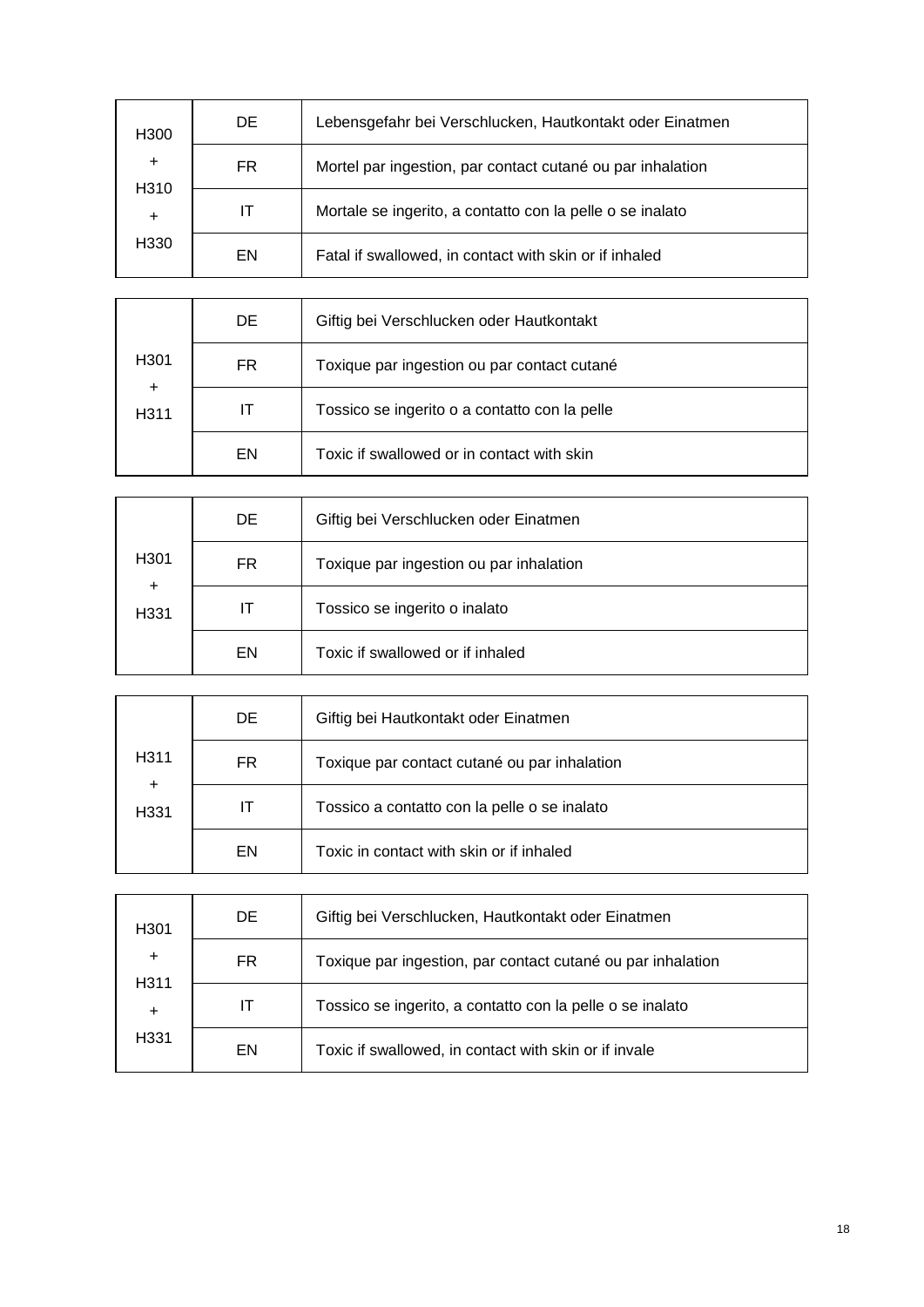|                               | DE. | Gesundheitsschädlich bei Verschlucken oder Hautkontakt |
|-------------------------------|-----|--------------------------------------------------------|
| H <sub>302</sub>              | FR. | Nocif en cas d'ingestion ou de contact cutané          |
| $\ddot{}$<br>H <sub>312</sub> | IТ  | Nocivo se ingerito o a contatto con la pelle           |
|                               | EN  | Harmful if swallowed or in contact with skin           |

|                   | DE.       | Gesundheitsschädlich bei Verschlucken oder Einatmen |
|-------------------|-----------|-----------------------------------------------------|
| H <sub>302</sub>  | <b>FR</b> | Nocif en cas d'ingestion ou d'inhalation            |
| $\ddot{}$<br>H332 | IT        | Nocivo se ingerito o inalato                        |
|                   | EN        | Harmful if swallowed or if inhaled                  |

|                               | DE. | Gesundheitsschädlich bei Hautkontakt oder Einatmen |
|-------------------------------|-----|----------------------------------------------------|
| H <sub>312</sub>              | FR. | Nocif en cas de contact cutané ou d'inhalation     |
| $\ddot{}$<br>H <sub>332</sub> | IТ  | Nocivo a contatto con la pelle o se inalato        |
|                               | EN  | Harmful in contact with skin or if invale          |

| H <sub>302</sub>                           | DE. | Gesundheitsschädlich bei Verschlucken, Hautkontakt oder Einatmen |
|--------------------------------------------|-----|------------------------------------------------------------------|
| $\ddot{}$<br>H312<br>÷<br>H <sub>332</sub> | FR. | Nocif en cas d'ingestion, de contact cutané ou d'inhalation      |
|                                            | IТ  | Nocivo se ingerito, a contatto con la pelle o se inalato         |
|                                            | EN  | Harmful if swallowed, in contact with skin or if invale          |

#### **Umweltgefahren / Dangers pour l'environnement / Pericoli per l'ambiente / Environmental hazards**

| H400 | DE. | Sehr giftig für Wasserorganismen.            |
|------|-----|----------------------------------------------|
|      | FR  | Très toxique pour les organismes aquatiques. |
|      | IТ  | Molto tossico per gli organismi acquatici.   |
|      | EN  | Very toxic to aquatic life.                  |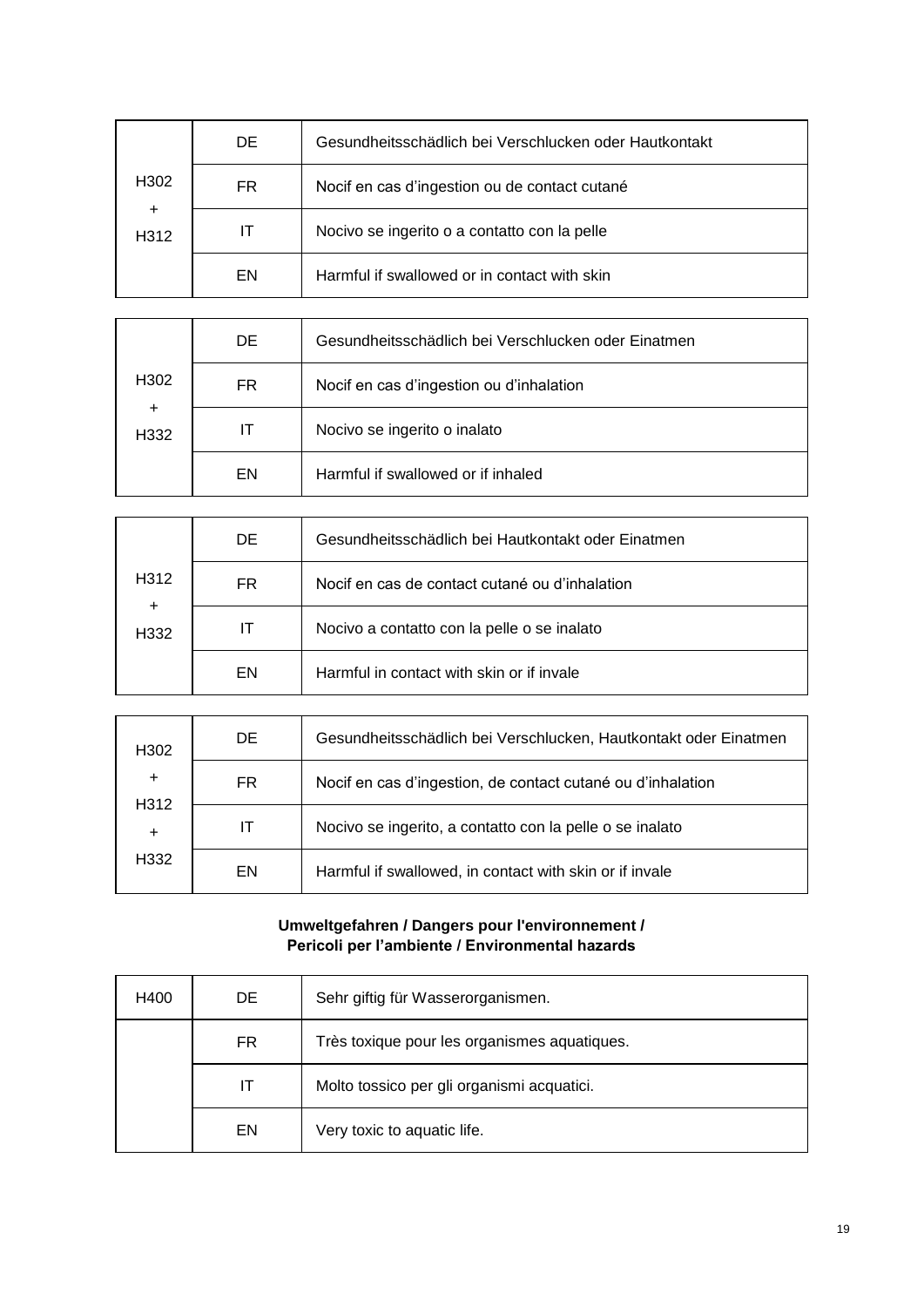| H410 | DE. | Sehr giftig für Wasserorganismen mit langfristiger Wirkung.                                  |
|------|-----|----------------------------------------------------------------------------------------------|
|      | FR. | Très toxique pour les organismes aquatiques, entraîne des effets né-<br>fastes à long terme. |
|      | ΙT  | Molto tossico per gli organismi acquatici con effetti di lunga durata.                       |
|      | EN  | Very toxic to aquatic life with long lasting effects.                                        |

| H411 | DE. | Giftig für Wasserorganismen, mit langfristiger Wirkung                                |
|------|-----|---------------------------------------------------------------------------------------|
|      | FR. | Toxique pour les organismes aquatiques, entraîne des effets néfastes<br>à long terme. |
|      | ΙT  | Tossico per gli organismi acquatici con effetti di lunga durata.                      |
|      | EN  | Toxic to aquatic life with long lasting effects.                                      |

| H412 | DE. | Schädlich für Wasserorganismen, mit langfristiger Wirkung.                          |
|------|-----|-------------------------------------------------------------------------------------|
|      | FR. | Nocif pour les organismes aquatiques, entraîne des effets néfastes à<br>long terme. |
|      | ΙT  | Nocivo per gli organismi acquatici con effetti di lunga durata.                     |
|      | EN. | Harmful to aquatic life with long lasting effects.                                  |

| H413 | DE. | Kann für Wasserorganismen schädlich sein, mit langfristiger Wirkung.            |
|------|-----|---------------------------------------------------------------------------------|
|      | FR. | Peut être nocif à long terme pour les organismes aquatiques.                    |
|      | IΤ  | Può essere nocivo per gli organismi acquatici con effetti di lunga du-<br>rata. |
|      | EN. | May cause long lasting harmful effects to aquatic life.                         |

| H420 | DE  | Schädigt die öffentliche Gesundheit und die Umwelt durch Ozonab-<br>bau in der äußeren Atmosphäre       |
|------|-----|---------------------------------------------------------------------------------------------------------|
|      | FR. | Nuit à la santé publique et à l'environnement en détruisant l'ozone<br>dans la haute atmosphère         |
|      | ΙT  | Nuoce alla salute pubblica e all'ambiente distruggendo l'ozono dello<br>strato superiore dell'atmosfera |
|      | EN  | Harms public health and the environment by destroying ozone in the<br>upper atmosphere                  |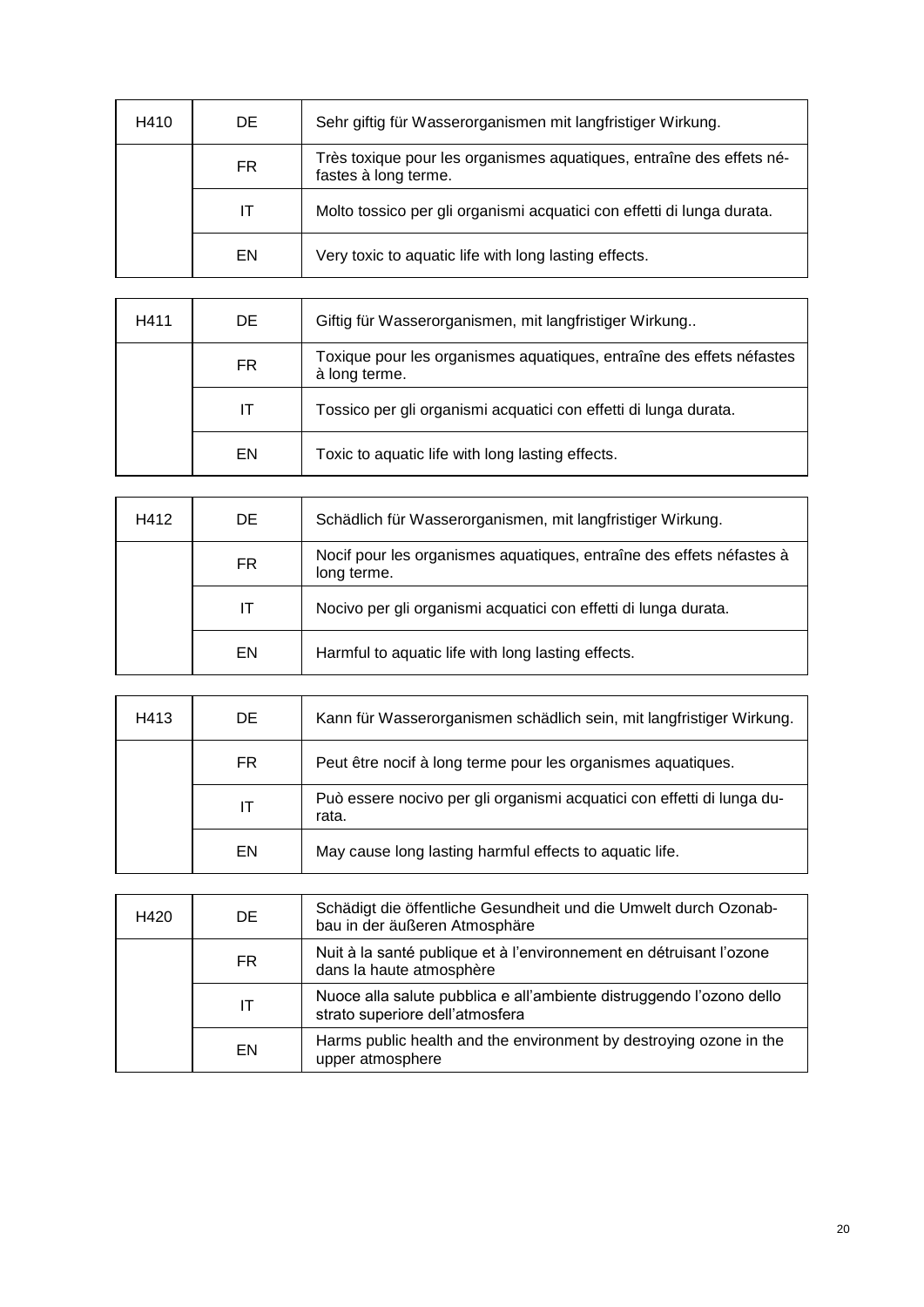## **Ergänzende Gefahrenmerkmale / Informations additionnelles sur les dangers / Informazioni supplementari sui pericoli / Supplemental hazard information**

| <b>EUH 001</b>                                                                      | <b>DE</b> | In trockenem Zustand explosiv. |
|-------------------------------------------------------------------------------------|-----------|--------------------------------|
| Gestri-<br>chen                                                                     | FR.       | Explosif à l'état sec.         |
| (12. ATP)                                                                           | 圧         | Esplosivo allo stato secco.    |
| <b>Neu</b><br>H <sub>206</sub><br>H <sub>20</sub> 7<br>H <sub>208</sub><br>beachten | EN        | Explosive when dry.            |

**Physikalische Eigenschaften / Propriétés physiques / Proprietà fisiche / Physical properties**

| <b>EUH 014</b> | DE        | Reagiert heftig mit Wasser.            |
|----------------|-----------|----------------------------------------|
|                | <b>FR</b> | Réagit violemment au contact de l'eau. |
|                | ΙT        | Reagisce violentemente con l'acqua.    |
|                | EN        | Reacts violently with water.           |

| EUH 018 | DE. | Kann bei Verwendung explosionsfähige/entzündbare Dampf/Luft-<br>Gemische bilden.           |
|---------|-----|--------------------------------------------------------------------------------------------|
|         | FR. | Lors de l'utilisation, formation possible de mélange vapeur-air inflam-<br>mable/explosif. |
|         | ΙT  | Durante l'uso può formarsi una miscela vapore-aria esplosi-<br>va/infiammabile.            |
|         | EN. | In use may form flammable/explosive vapour- air mixture.                                   |

| EUH 019 | DE. | Kann explosionsfähige Peroxide bilden. |
|---------|-----|----------------------------------------|
|         | FR. | Peut former des peroxydes explosifs.   |
|         | IT  | Può formare perossidi esplosivi.       |
|         | EN  | May form explosive peroxides.          |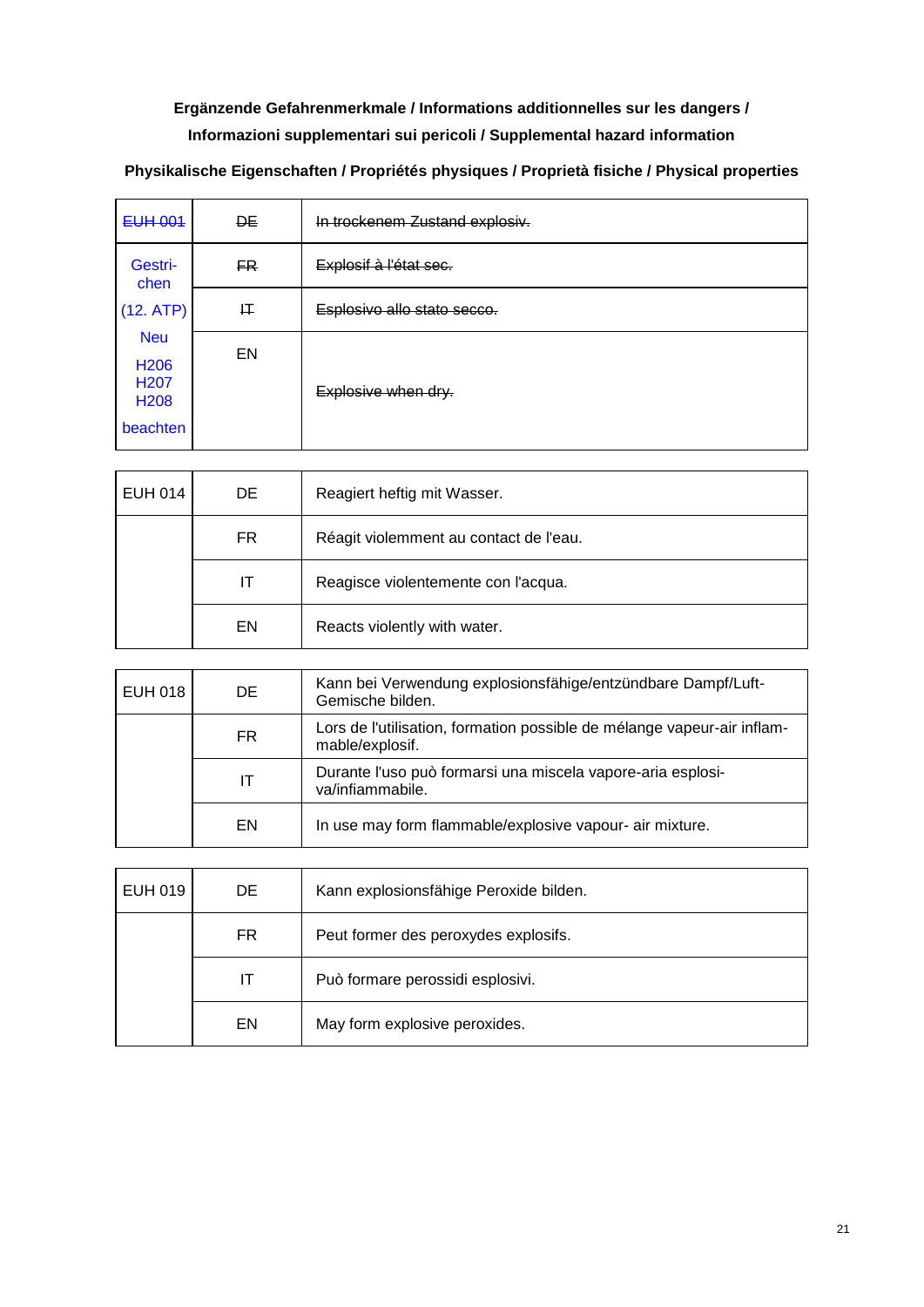| <b>EUH 044</b> | DE. | Explosionsgefahr bei Erhitzen unter Einschluss.                |
|----------------|-----|----------------------------------------------------------------|
|                | FR. | Risque d'explosion si chauffé en ambiance confinée.            |
|                | IТ  | Rischio di esplosione per riscaldamento in ambiente confinato. |
|                | EN  | Risk of explosion if heated under confinement.                 |

## **Gesundheitsgefährliche Eigenschaften / Propriétés sanitaires / Proprietà pericolose per la salute / Health properties**

| EUH 029 | DE  | Entwickelt bei Berührung mit Wasser giftige Gase. |
|---------|-----|---------------------------------------------------|
|         | FR. | Au contact de l'eau, dégage des gaz toxiques.     |
|         | IТ  | A contatto con l'acqua libera un gas tossico.     |
|         | EN  | Contact with water liberates toxic gas.           |

| EUH 031 | DE. | Entwickelt bei Berührung mit Säure giftige Gase. |
|---------|-----|--------------------------------------------------|
|         | FR. | Au contact d'un acide, dégage un gaz toxique.    |
|         | IT  | A contatto con acidi libera gas tossici.         |
|         | EN  | Contact with acids liberates toxic gas.          |

| EUH 032 | DE. | Entwickelt bei Berührung mit Säure sehr giftige Gase. |
|---------|-----|-------------------------------------------------------|
|         | FR. | Au contact d'un acide, dégage un gaz très toxique.    |
|         | IТ  | A contatto con acidi libera gas molto tossici.        |
|         | EN  | Contact with acids liberates very toxic gas.          |

| EUH 066 | DE. | Wiederholter Kontakt kann zu spröder oder rissiger Haut führen.               |
|---------|-----|-------------------------------------------------------------------------------|
|         | FR. | L'exposition répétée peut provoquer dessèchement ou gerçures de la<br>peau.   |
|         | ΙT  | L'esposizione ripetuta può provocare secchezza o screpolature della<br>pelle. |
|         | EN  | Repeated exposure may cause skin dryness or cracking.                         |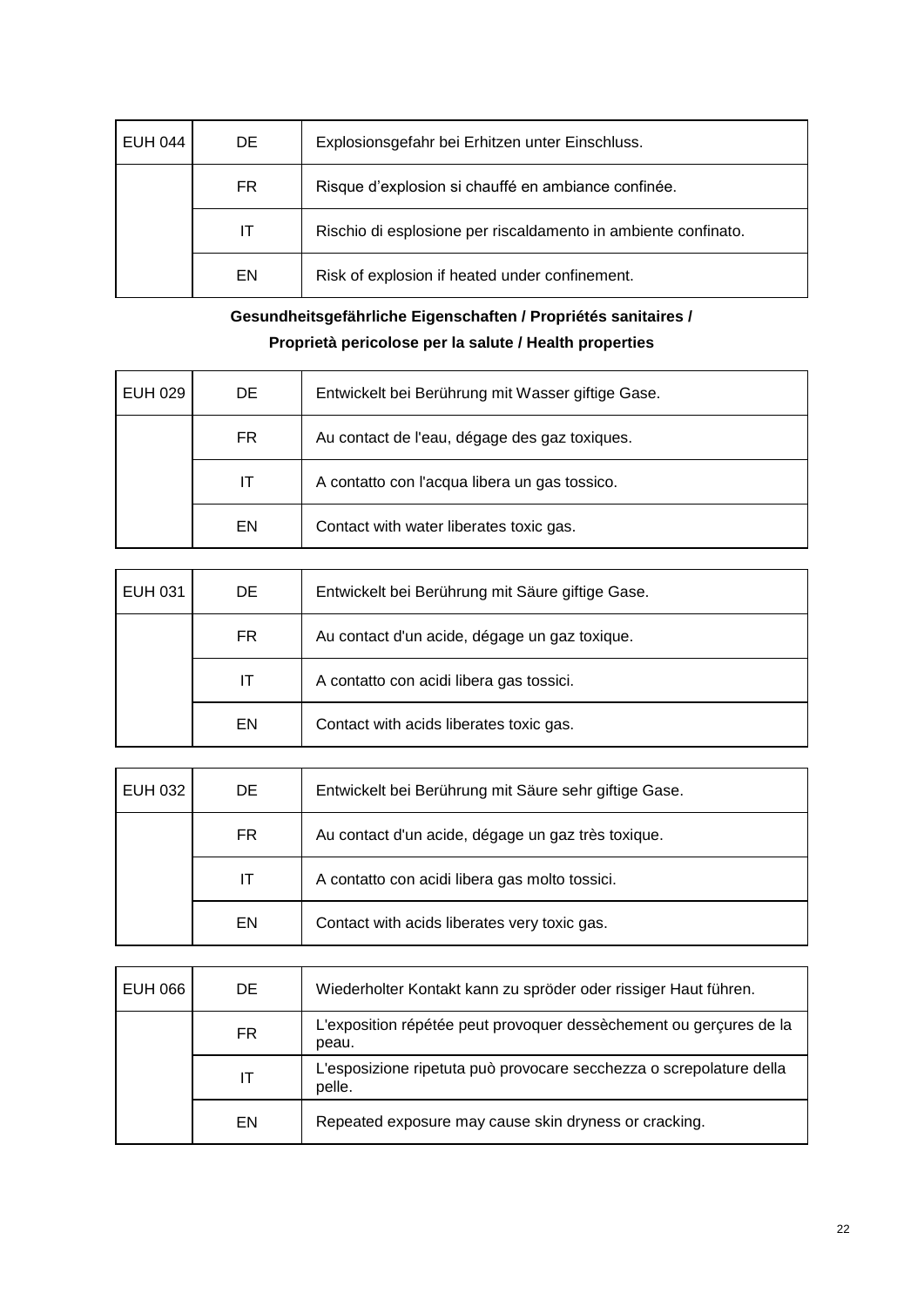| <b>EUH 070</b> | DE | Giftig bei Berührung mit den Augen. |
|----------------|----|-------------------------------------|
|                | FR | Toxique par contact oculaire.       |
|                | IT | Tossico per contatto oculare.       |
|                | EN | Toxic by eye contact.               |

| EUH 071 | DE. | Wirkt ätzend auf die Atemwege.         |
|---------|-----|----------------------------------------|
|         | FR  | Corrosif pour les voies respiratoires. |
|         | IT  | Corrosivo per le vie respiratorie.     |
|         | EN  | Corrosive to the respiratory tract.    |

**Ergänzende Kennzeichnungselemente/Informationen über bestimmte Stoffe und Gemische / Eléments d'étiquetage/informations supplémentaires sur certaines substances et certaines préparations / Supplemental label elements/information on certain substances and mixtures Elementi dell'etichetta e informazioni supplementari per talune sostanze o preparati**

| EUH201 | DE.             | Enthält Blei. Nicht für den Anstrich von Gegenständen verwenden, die<br>von Kindern gekaut oder gelutscht werden könnten. |
|--------|-----------------|---------------------------------------------------------------------------------------------------------------------------|
| 201A   |                 | Achtung! Enthält Blei.                                                                                                    |
|        | FR.<br>ΙT<br>EN | Contient du plomb. Ne pas utiliser sur les objets susceptibles d'être<br>mâchés ou sucés par des enfants.                 |
|        |                 | Attention! Contient du plomb.                                                                                             |
|        |                 | Contiene piombo. Non utilizzare su oggetti che possono essere ma-<br>sticati o succhiati dai bambini.                     |
|        |                 | Attenzione! Contiene piombo.                                                                                              |
|        |                 | Contains lead. Should not be used on surfaces liable to be chewed or<br>sucked by children.                               |
|        |                 | Warning! Contains lead.                                                                                                   |

| <b>EUH 202</b> | DE  | Cyanacrylat. Gefahr. Klebt innerhalb von Sekunden Haut und Augen-<br>lider zusammen. Darf nicht in die Hände von Kindern gelangen. |
|----------------|-----|------------------------------------------------------------------------------------------------------------------------------------|
|                | FR. | Cyanoacrylate. Danger. Colle à la peau et aux yeux en quelques se-<br>condes. À conserver hors de portée des enfants.              |
|                | ΙT  | Cianoacrilato. Pericolo. Incolla la pelle e gli occhi in pochi secondi.<br>Tenere fuori dalla portata dei bambini.                 |
|                | EN  | Cyanoacrylate. Danger. Bonds skin and eyes in seconds. Keep out of<br>the reach of children.                                       |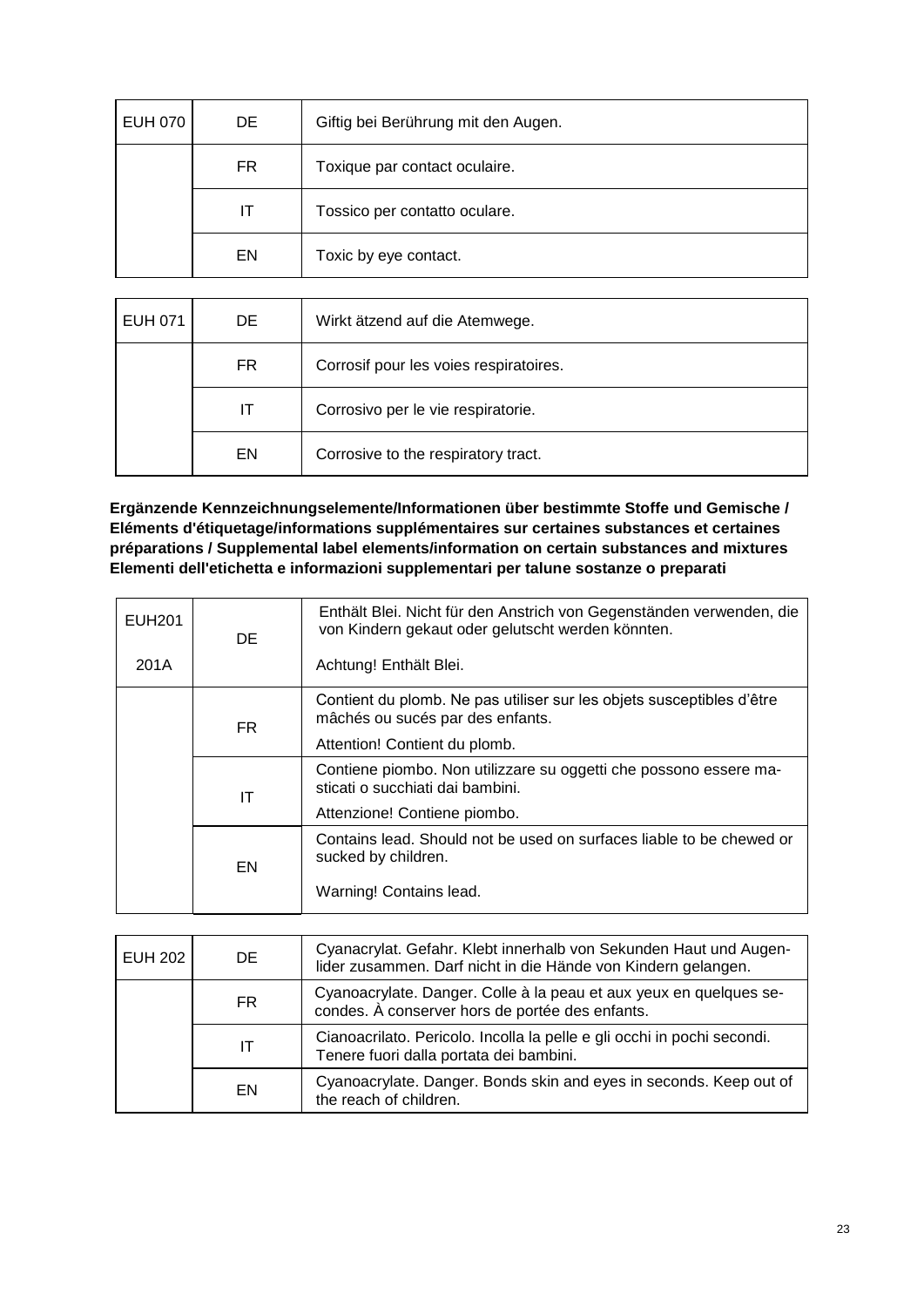| EUH 203 | DE. | Enthält Chrom (VI). Kann allergische Reaktionen hervorrufen.    |
|---------|-----|-----------------------------------------------------------------|
|         | FR. | Contient du chrome (VI). Peut produire une réaction allergique. |
|         | IT. | Contiene cromo (VI). Può provocare una reazione allergica.      |
|         | EN  | Contains chromium (VI). May produce an allergic reaction.       |

| EUH 204 | DE. | Enthält Isocyanate. Kann allergische Reaktionen hervorrufen.     |
|---------|-----|------------------------------------------------------------------|
|         | FR. | Contient des isocyanates. Peut produire une réaction allergique. |
|         | IT  | Contiene isocianati. Può provocare una reazione allergica.       |
|         | EN  | Contains isocyanates. May produce an allergic reaction.          |

| <b>EUH 205</b> | DE  | Enthält epoxidhaltige Verbindungen. Kann allergische Reaktionen<br>hervorrufen. |
|----------------|-----|---------------------------------------------------------------------------------|
|                | FR. | Contient des composés époxydiques. Peut produire une réaction al-<br>lergique.  |
|                | ΙT  | Contiene componenti epossidici. Può provocare una reazione allergi-<br>ca.      |
|                | EN  | Contains epoxy constituents. May produce an allergic reaction.                  |

| <b>EUH 206</b> | DE. | Achtung! Nicht zusammen mit anderen Produkten verwenden, da ge-<br>fährliche Gase (Chlor) freigesetzt werden können. |
|----------------|-----|----------------------------------------------------------------------------------------------------------------------|
|                | FR. | Attention! Ne pas utiliser en combinaison avec d'autres produits. Peut<br>libérer des gaz dangereux (chlore).        |
|                | ΙT  | Attenzione! Non utilizzare in combinazione con altri prodotti. Possono<br>liberarsi gas pericolosi (cloro).          |
|                | EN  | Warning! Do not use together with other products. May release dan-<br>gerous gases (chlorine).                       |

| <b>EUH 207</b> | DE. | Achtung! Enthält Cadmium. Bei der Verwendung entstehen gefährli-<br>che Dämpfe. Hinweise des Herstellers beachten. Sicherheitsanwei-<br>sungen einhalten.                                    |
|----------------|-----|----------------------------------------------------------------------------------------------------------------------------------------------------------------------------------------------|
|                | FR. | Attention! Contient du cadmium. Des fumées dangereuses se déve-<br>loppent pendant l'utilisation. Voir les informations fournies par le fabri-<br>cant. Respectez les consignes de sécurité. |
|                | IT  | Attenzione! Contiene cadmio. Durante l'uso si sviluppano fumi perico-<br>losi. Leggere le informazioni fornite dal fabbricante. Rispettare le di-<br>sposizioni di sicurezza.                |
|                | EN  | Warning! Contains cadmium. Dangerous fumes are formed during<br>use. See information supplied by the manufacturer. Comply with the<br>safety instructions.                                   |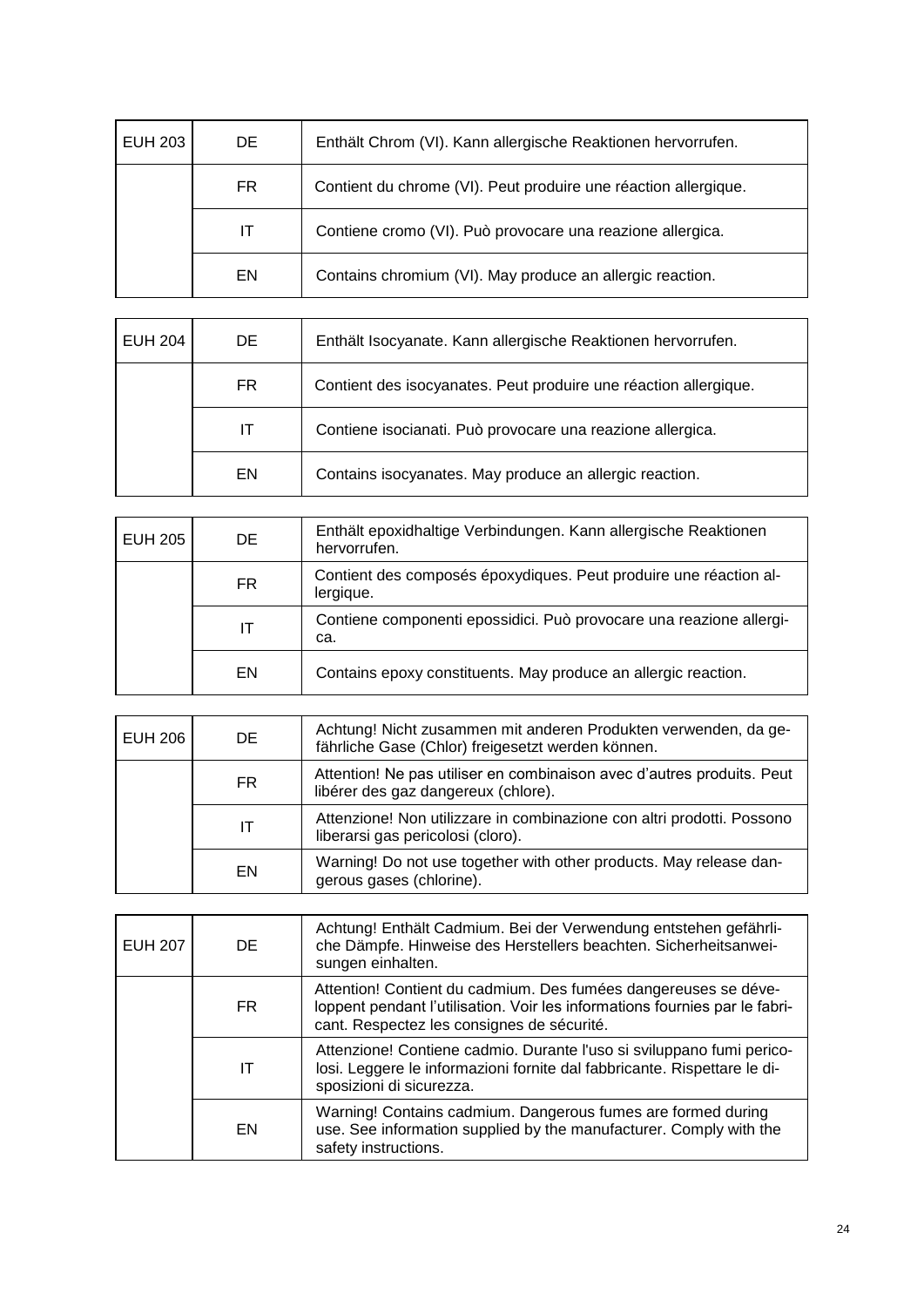| <b>EUH 208</b> | DE. | Enthält <name des="" sensibilisierenden="" stoffes="">. Kann allergische Re-<br/>aktionen hervorrufen.</name>                 |
|----------------|-----|-------------------------------------------------------------------------------------------------------------------------------|
|                | FR. | Contient <nom de="" la="" sensibilisante="" substance="">. Peut produire une ré-<br/>action allergique.</nom>                 |
|                | ΙT  | Contiene <denominazione della="" sensibilizzante="" sostanza="">. Può pro-<br/>vocare una reazione allergica.</denominazione> |
|                | EN  | Contains <name of="" sensitising="" substance="">. May produce an allergic<br/>reaction.</name>                               |

| EUH209 | DE.              | Kann bei Verwendung leicht entzündbar werden.               |
|--------|------------------|-------------------------------------------------------------|
| 209A   |                  | Kann bei Verwendung entzündbar werden.                      |
|        |                  | Peut devenir facilement inflammable en cours d'utilisation. |
|        | FR.<br>ΙT<br>EN. | Peut devenir inflammable en cours d'utilisation.            |
|        |                  | Può diventare facilmente infiammabile durante l'uso.        |
|        |                  | Può diventare infiammabile durante l'uso.                   |
|        |                  | Can become highly flammable in use.                         |
|        |                  | Can become flammable in use.                                |

| <b>EUH 210</b> | DE. | Sicherheitsdatenblatt auf Anfrage erhältlich.        |
|----------------|-----|------------------------------------------------------|
|                | FR. | Fiche de données de sécurité disponible sur demande. |
|                | IΤ  | Scheda dati di sicurezza disponibile su richiesta.   |
|                | EN  | Safety data sheet available on request.              |

| <b>EUH211</b><br><b>Neu</b><br>(14. ATP) | DE. | Achtung! Beim Sprühen können gefährliche lungengängige Tröpfchen<br>entstehen. Aerosol oder Nebel nicht einatmen.                                          |
|------------------------------------------|-----|------------------------------------------------------------------------------------------------------------------------------------------------------------|
|                                          | FR. | Attention! Des gouttelettes respirables dangereuses peuvent se for-<br>mer lors de la pulvérisation. Ne pas respirer les aérosols ni les brouil-<br>lards. |
|                                          | IΤ  | Attenzione! In caso di vaporizzazione possono formarsi goccioline re-<br>spirabili pericolose. Non respirare i vapori o le nebbie.                         |
|                                          | EN  | Warning! Hazardous respirable droplets may be formed when<br>sprayed. Do not breathe spray or mist.                                                        |